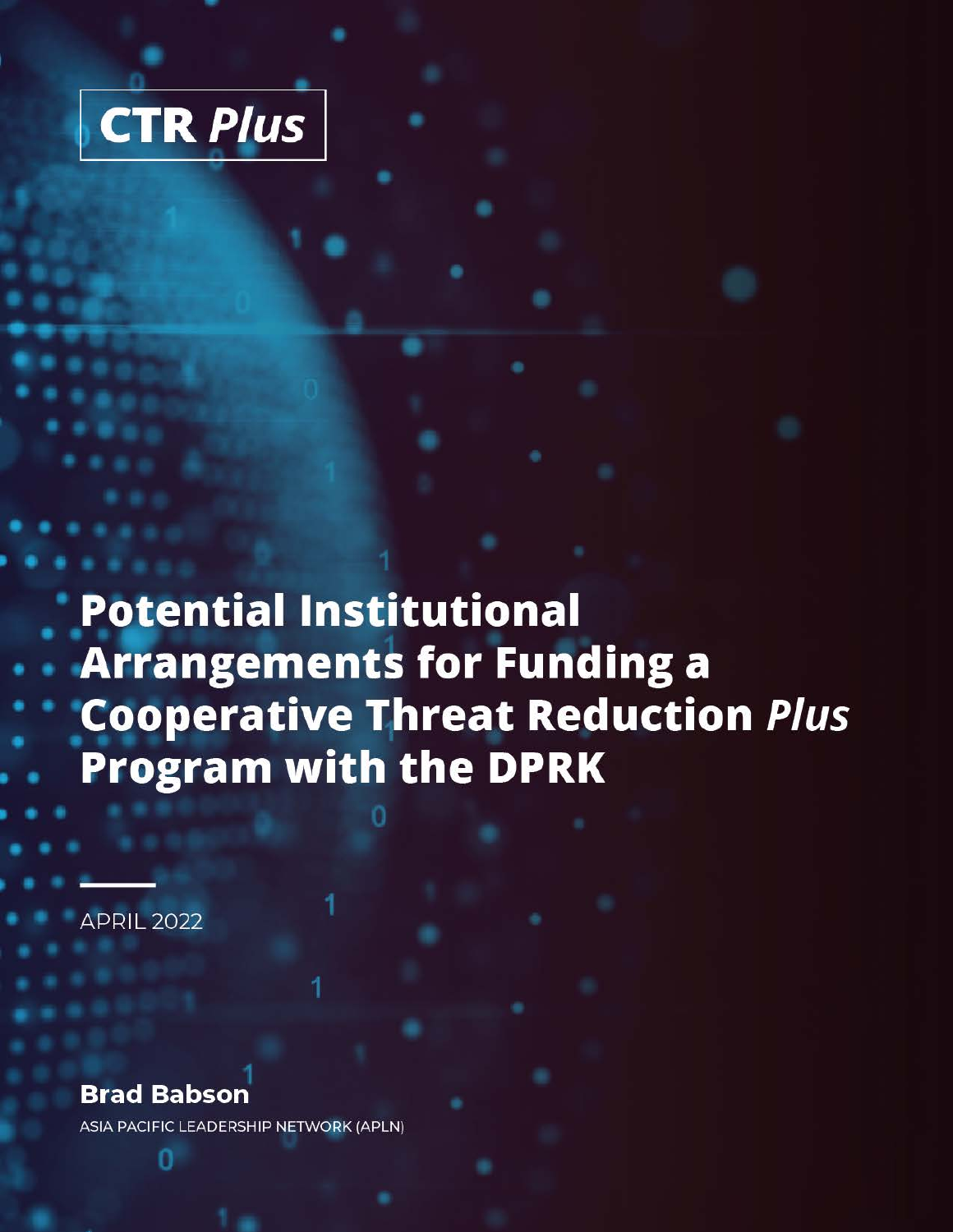#### **ABOUT THE AUTHOR**

Since 1997, **Bradley Babson** has studied the North Korean economy and written extensively on economic perspectives on the integration of North Korea into the international community. He is the former Chair of the DPRK Economic Forum at the US-Korea Institute at the John Hopkins School of Advanced International Studies, and recently served on the World Economic Forum Global Futures Council on the Korean Peninsula. He presently serves on the Advisory Council of the Korea Economic Institute of America and the Advisory Committee of the National Committee for North Korea. He worked for the World Bank for 26 years before retiring in 2000.



*The Asia-Pacific Leadership Network for Nuclear Non-Proliferation and Disarmament (APLN) is a network of political, military, and diplomatic leaders from sixteen countries across the Asia-Pacific tackling security and defence challenges with a particular focus on addressing and eliminating nuclear weapon risks.*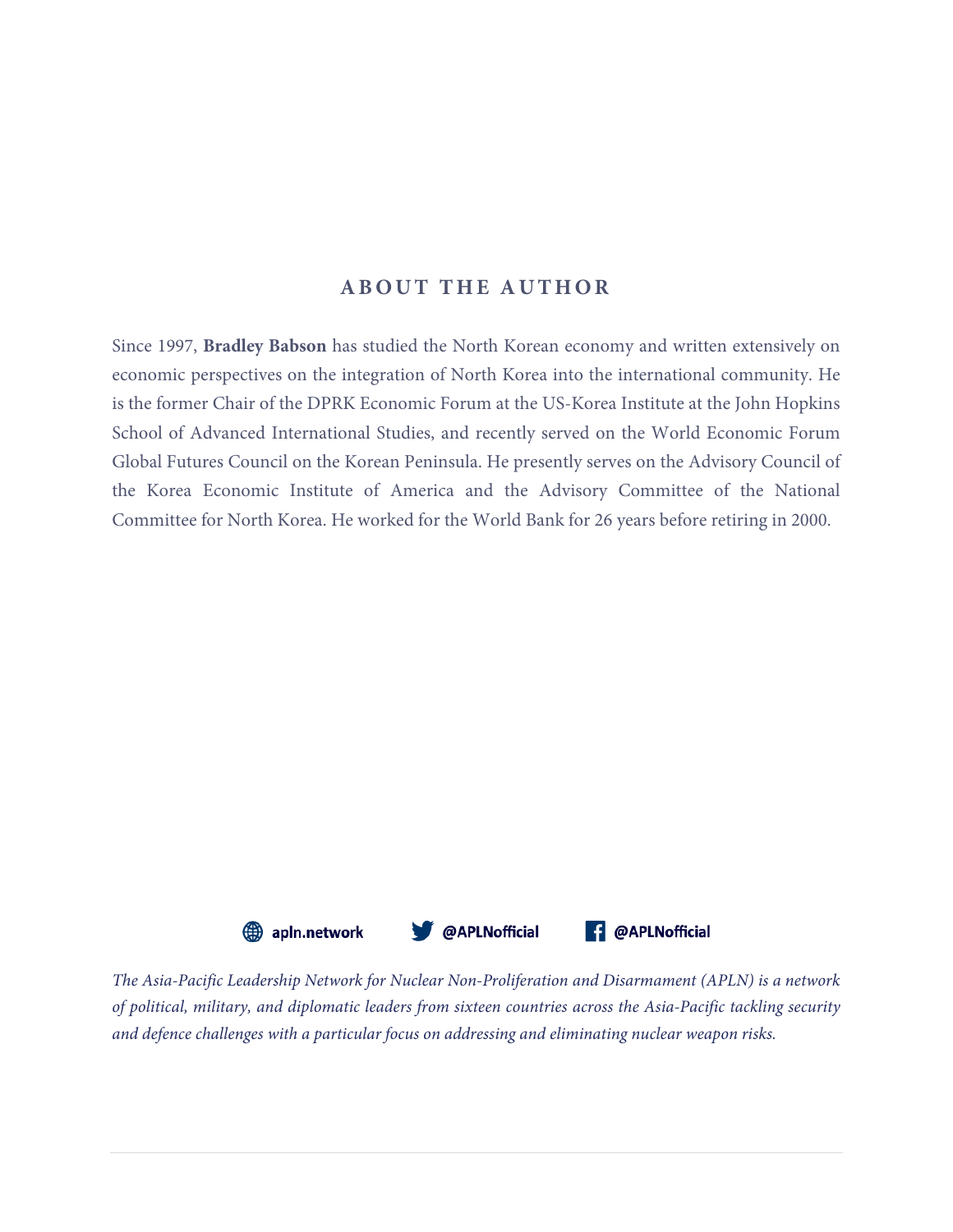© 2022 Brad Babson.

This report is published under a 4.0 International Creative Commons License the terms of which are found [here.](https://creativecommons.org/licenses/by-nc-sa/4.0/) 

The research described in this paper was supported by the Asia-Pacific Leadership Network.

The views represented herein are the author's own and do not necessarily reflect the views of the APLN, its staff, nor its board.

Please direct inquiries to:

Asia-Pacific Leadership Network APLN Secretariat 302, 102 Sajik-ro Jongno-gu, Seoul, ROK, 03169 Tel. +82-2-2135-2170 Fax. +82-70-4015-0708 Email. [apln@apln.network](mailto:apln@apln.network)

This publication can be downloaded at no cost at www.apln.network.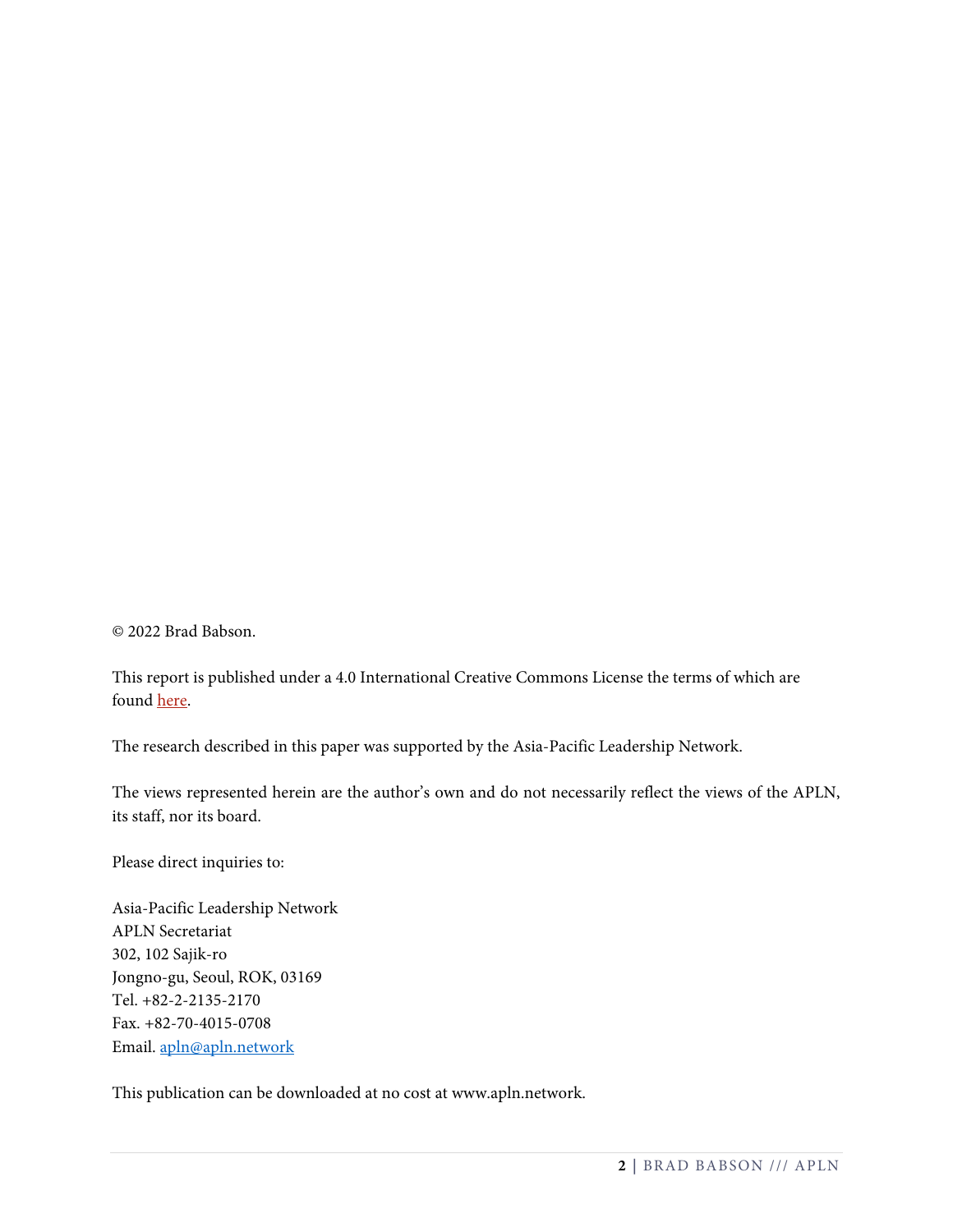# **Potential Institutional Arrangements for Funding a Cooperative Threat Reduction** *Plus* **Program with the DPRK**

#### **Brad Babson**

Korea Economic Institute of America Advisory Council Member; National Committee for North Korea Advisory Committee Member; Former World Bank Official

April 2022

#### **Executive Summary**

To be successful, a possible Cooperative Threat Reduction *Plus* (CTR *Plus*) program designed for the DPRK must draw on the lessons from the Nunn-Lugar inspired CTR programs for countries of the former Soviet Union and relate meaningfully to the specific circumstances of the DPRK today. This applies not only to the collaborative framework for weapons of mass destruction (WMD) threat reduction, but also to the selection and modalities for funding and implementing projects to provide social, economic, scientific, and environmental benefits to the DPRK. This paper aims to address issues and considerations for adopting potential institutional arrangements to mobilize funds and manage the planning, administration, and oversight for their use, in coordination. It also evaluates progress made in the implementation of the threat reduction side of the CTR *Plus* program. It assesses the application of lessons from other CTR experiences to the DPRK to reinforce incentives to make progress on threat reduction and achieve win-win outcomes. The paper also discusses relevant considerations from the status of the DPRK economy and its management, external economic and political relations, national interests, and domestic political economy.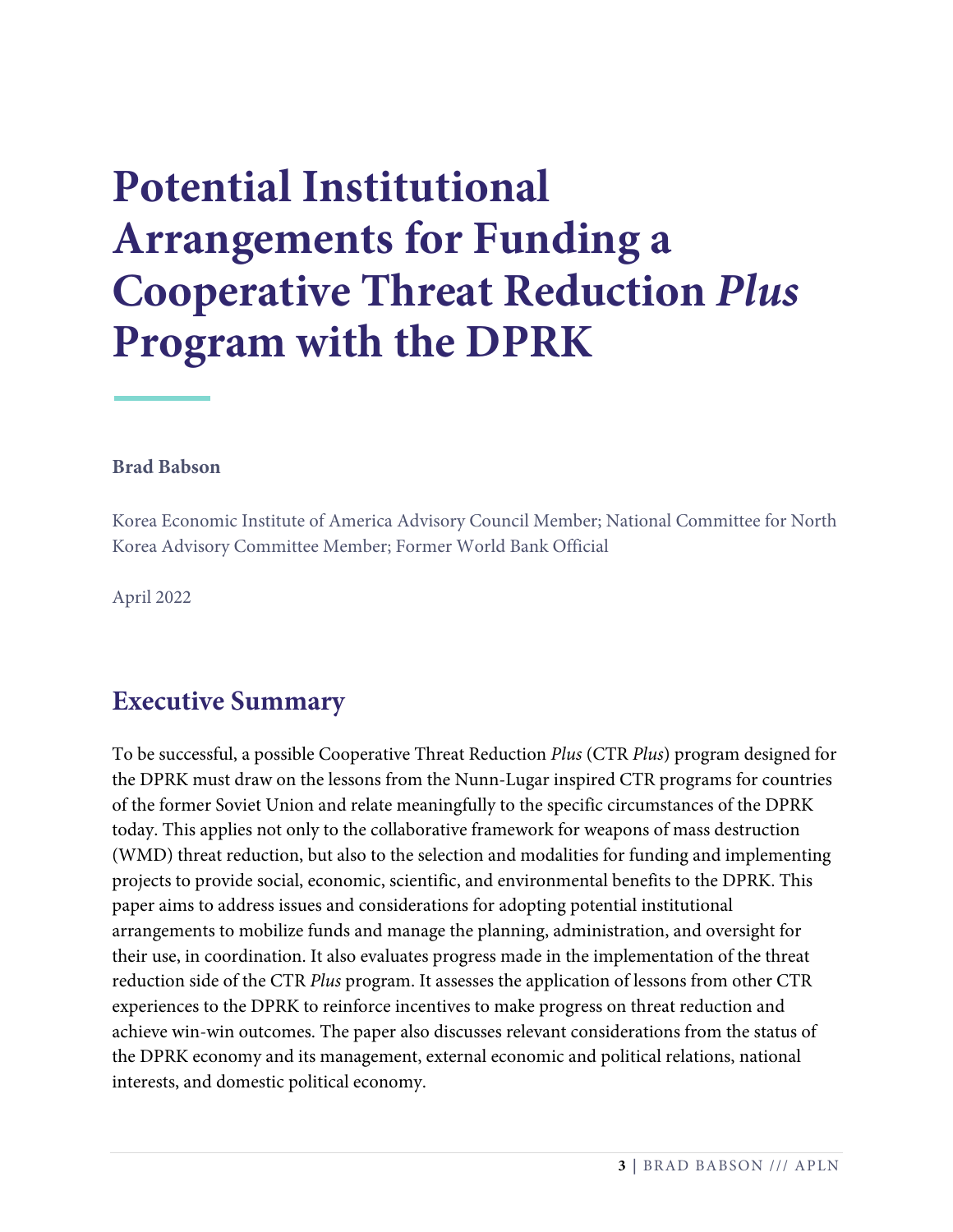The paper then evaluates three potential institutional arrangements for funding a CTR *Plus* program: a new multilateral organization drawing on the lessons of experience of the Korean Peninsula Energy Development Organization (KEDO), a specially designed Trust Fund managed by the World Bank modeled on the Palestinian Partnership for Infrastructure Trust Fund, and an expanded and strengthened Greater Tumen Initiative (GTI). All would require significant investment in organizational strengthening and governance arrangements to effectively mobilize funds and deliver operational results in collaboration with DPRK counterparts. All arrangements would also require political coordination among participating stakeholders to provide the underpinnings of support for funding and management of related sanctions relief measures. Obtaining and maintaining DPRK commitment to extended cooperation would be a major challenge in any institutional arrangement.

There are pros and cons in each of the arrangements assessed. The advantages of a new organization modelled on KEDO and lessons from its experiences include ease of coordination with the management of the CTR program and the familiarity of the DPRK with positive aspects of the operational relationship. But efforts would be needed to dispel disappointments from the KEDO experience and to build new operational capabilities for project support. The advantages of the Trust Fund approach are that the operational capabilities and multilateral coordination mechanisms are well established in international practice and would be a stepping stone for eventual integration of the DPRK with the norms of international economic cooperation. The challenges would be to establish an effective working relationship with DPRK counterparts who have little experience with these norms and to ensure effective coordination with the evolution of experience with the CTR program being managed in a different and unfamiliar institutional environment. The advantage of the GTI is that it is a well-established regional economic cooperation organization in which the DPRK was a member before withdrawing in 2009. To be effective as part of a CTR *Plus* program, the GTI would need to expand members and have support of both Japan and the US, play a role in regional security cooperation to be integrated with a CTR *Plus* program, and develop increased operational capacities and funding.

<span id="page-4-2"></span><span id="page-4-1"></span><span id="page-4-0"></span>The paper also concludes that, while each of these institutional arrangements has pros and cons, they need not be mutually exclusive. Depending on their comparative advantages and political will of stakeholder countries and funders, they could work in parallel on different components of a CTR *Plus* program under a coordinating consultative framework anchored in application of a security community's approach to cooperative threat reduction in the DPRK context. A robust multilaterally anchored and funded approach would be an important aspect of any approach taken, along with well-planned management of sanctions relief, to demonstrate broad support from the international community not dominated by any single bilateral relationship, recognizing that all partners have their own national interests but also a shared commitment to the CTR *Plus* program.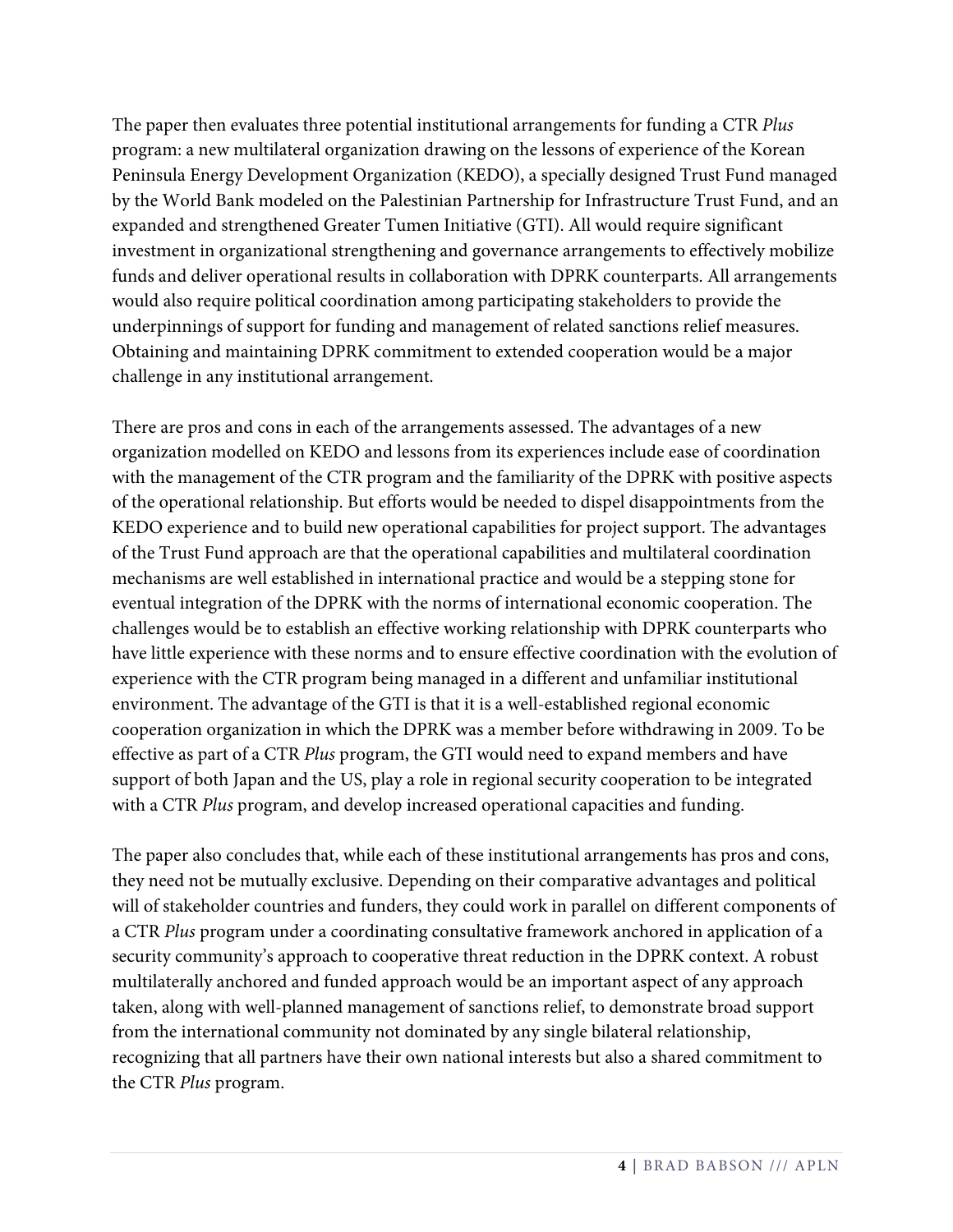<span id="page-5-2"></span><span id="page-5-1"></span><span id="page-5-0"></span>In light of the considerable political and practical challenges in pursuing a CTR *Plus* program, any meaningful path forward would require strategic choices for both the DPRK and the international community to embrace collaboration rather than confrontation anchored in security guarantees and reliable deterrence over an extended period of years. The human security and economic crises facing the DPRK at the outset of 2022 in the face of maximum pressure caused by sanctions and COVID-19 provide a moment of truth and potential opening for serious consideration of the need for strategic reorientation and a new path forward.

# <span id="page-5-5"></span><span id="page-5-4"></span><span id="page-5-3"></span>**Key Lessons from the Nunn-Lugar CTR Experiences and their Application to a DPRK CTR** *Plus* **Program**

<span id="page-5-9"></span><span id="page-5-8"></span><span id="page-5-7"></span><span id="page-5-6"></span>While most projects funded under the CTR programs with Russia and other former Soviet Union countries were focused on securing and eliminating WMD, some projects involved building the infrastructure needed to underpin these activities and others involved providing conversion and transition support for former Soviet troops, scientists, and industry, and expanding exchange programs with other countries<sup>[1](#page-4-0)</sup> These complementary activities that were important for success of the core focus of the CTR program also required cooperative planning, funding, and implementation that would in other contexts be managed under methods adopted for economic development projects. In the case of the early years of the Russian program, the infrastructure projects were not fully implemented, resulting in the return of \$329 million to the US Treasury. A lesson for a potential CTR *Plus* for the DPRK is that these elements of the program should be planned and implemented under institutional arrangements that incorporate best practices that have evolved in the international economic development community and applied to the special circumstances of the DPRK.

<span id="page-5-16"></span><span id="page-5-15"></span><span id="page-5-14"></span><span id="page-5-13"></span><span id="page-5-12"></span><span id="page-5-11"></span><span id="page-5-10"></span>In constructing a CTR *Plus* organizational arrangement for the DPRK, a dividing line will need to be drawn between those activities managed by the entity managing the WMD part of the program and the entity or entities entrusted to manage both complementary cooperative activities and those included to provide win-win incentives for the DPRK to stay the course on a longer-term process of threat reduction. Once these lines are drawn, policies will be needed to ensure compliance with coordinated timing and sequencing of progress on the WMD threat reduction program with expansion of the associated development and transition cooperation programs. An oversight coordination mechanism such as a special consultative group of concerned stakeholders and funders should be considered.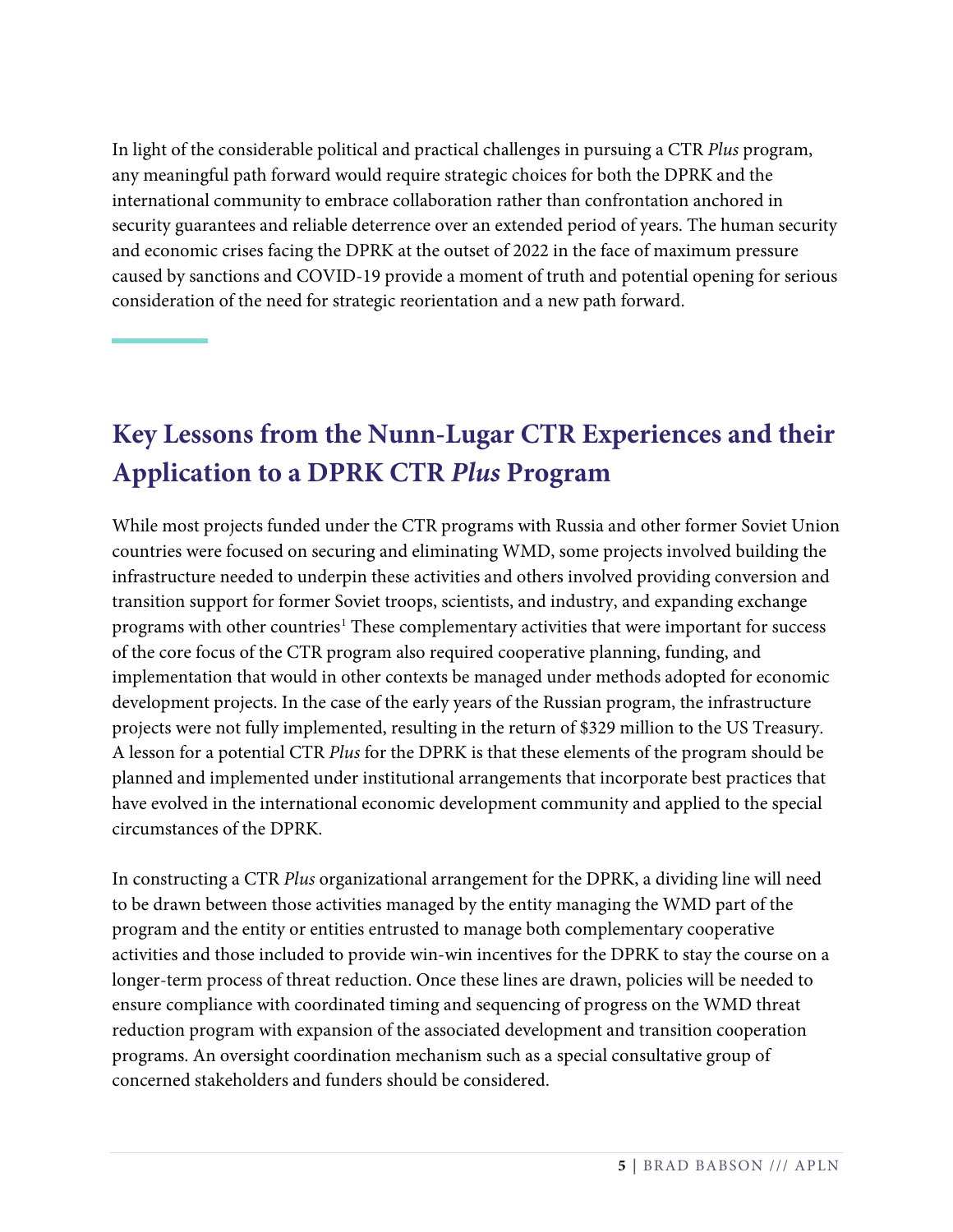Another important lesson from the experience of earlier CTR programs is the role and impact of the US Congress on the funding and management of the program. Political and legislative restrictions on funding and activities inhibited timely and cost-efficient CTR implementation and made CTR program managers weary of Congressional limitations. [2](#page-4-1) The experience of KEDO during the latter years of the 1990's in implementing the Agreed Framework negotiated with DPRK was very similar to the CTR programs, and the impact on KEDO's working relationship and credibility of commitments made by the US government will be an important aspect of the DPRK's response to an overture to establish a CTR *Plus* program. Addressing up-front the support of the US Congress and legislative conditions for a CTR *Plus* program will be important for establishing a foundation of trust with the DPRK and with partners. The inclusion of linked institutional arrangements and funding for the activities that would complement and support the CTR program make this concern even more important, especially for activities funded by other partners and managed in different arrangements than the WMD components of the program.

Paul Walker in his assessment of CTR program experiences also identifies key lessons as: [3](#page-4-2)

- *The importance of inspired leadership.* Gaining the confidence of DPRK leaders and counterpart managers, earning the respect of foreign partners, and maintaining sustained morale of staff are likely to be especially critical in the DPRK context. The added complexity of multiple coordinated institutional arrangements for diverse activities and partners also means that management across these boundaries and visibility in the international public arena will require diplomatic as well as technocratic competencies.
- *Adequate and timely funding.* Over and above the issues related to US Congressional funding, the complexities of multilateral funding in the earlier CTR programs after creation of the Global Partnership against the Spread of Weapons and Materials of Mass Destruction added considerably to the challenges of coordinating initiatives across different bilateral relationships. This led to increased use of transfers of funds from smaller donors to larger partners and creating the legal and administrative frameworks to accomplish jointly funded program activities. KEDO also was designed to receive funds from multilateral resources and partner participation in governance as a membership organization. Even so, KEDO also encountered coordination challenges among its members, which required considerable diplomacy among members as well as with the DPRK. In the Six Party Talks following the dissolution of KEDO, the challenges of negotiating and delivering the distributed financial support to agreements with the DPRK proved even more difficult, contributing to weakening of its effectiveness and ultimate demise.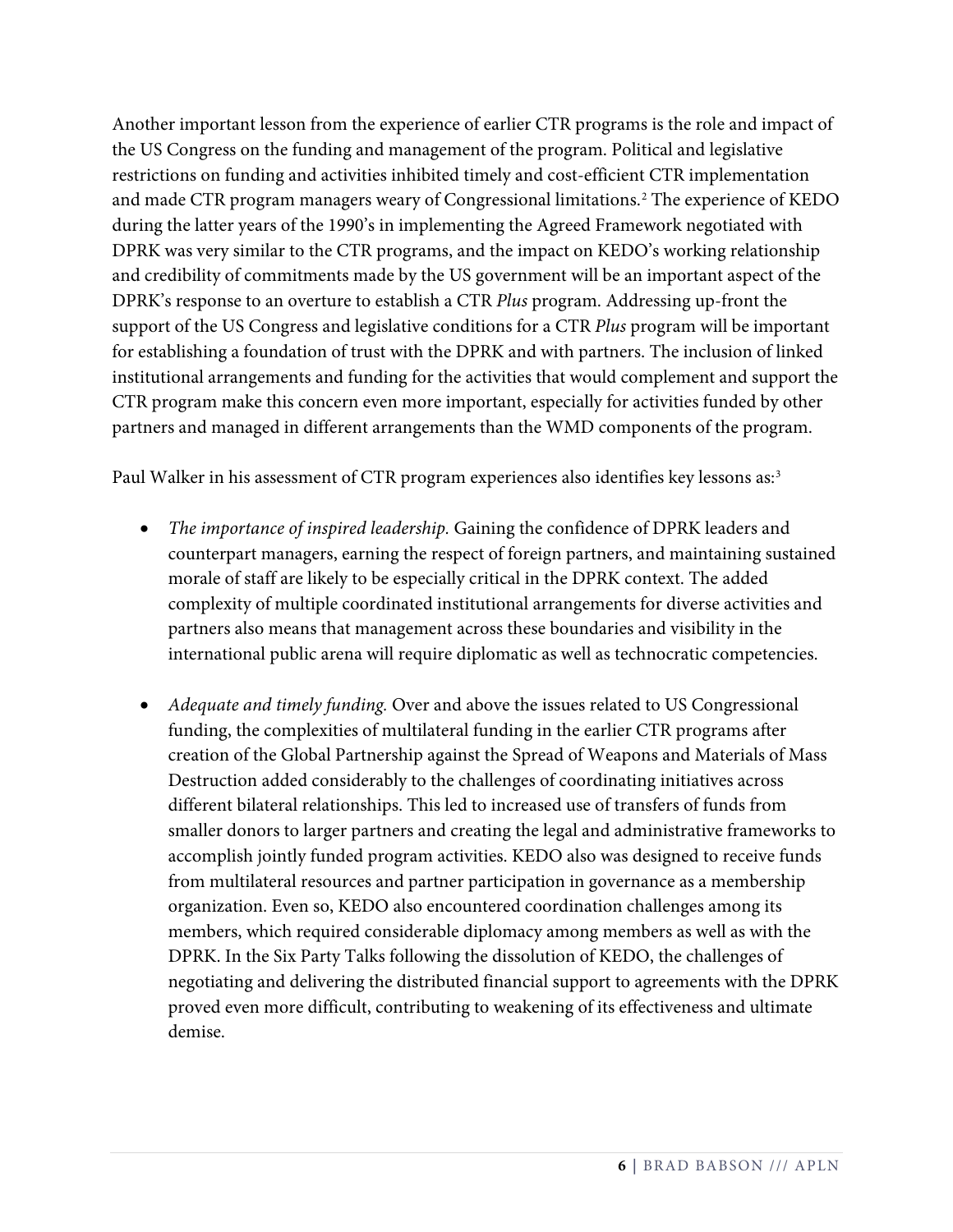- *Sustained project coordination.* Having a central coordinating manager to implement specific projects was an important feature of successful CTR experience. With funds from different donors, delegation of specific project tasks to subcontractors with centralized coordinated systems for managing many simultaneous tasks, and regular project meetings with contractors and stakeholders, all contributed to efficiency and effectiveness. For a CTR *Plus* program for the DPRK with diverse funders, activities, and stakeholders, this lesson is important and is common for complex economic development projects and programs. It should be integral to any of the institutional arrangements considered for the CTR *Plus* program.
- *Communication.* Sustained and inclusive communications among those involved in program and project funding and implementation is also critical for efficiency and problem solving as issues arise. Public outreach is also important to promote civic understanding, involvement, and trust-building. For a DPRK CTR *Plus* program, public support-building internally and internationally will be particularly important for sustaining achievements and motivation to proceed in a phased manner over an extended period of time.
- *A holistic vision.* Maintaining a bold big-picture vision of the purposes and win-win benefits of a CTR program is critical for program success and support. This will be especially critical in view of the decades of effort to overcome the atmosphere of hostility and challenges of the DPRK's weapons programs and economic difficulties without obtaining satisfactory outcomes for either the DPRK or the international community.

The report of the Nuclear Threat Initiative (NTI) Working Group on Cooperative Threat Reduction with North Korea also draws lessons from the CTR programs' experience with other countries and makes the case for an expanded CTR *Plus* program. [4](#page-5-0) The following are key lessons for constructing an institutional framework that is suitable for the DPRK situation.

• *Recognize that unlike Russia, which retained an overt nuclear weapons program under CTR, the ultimate objective for the DPRK is complete dismantlement. The design of a CTR program must take into account uncertainty about DPRK's long-term intentions, gaps in knowledge about its WMD and missile programs, and need to mitigate against risks and consequences of efforts to maintain or resuscitate covert programs.* These uncertainties and risks imply that the benefits that the DPRK receives from participating faithfully in the program need to be calibrated as rewards for progress to the extent possible. The challenge of trust-building coupled with the need to hedge against these risks will require careful design of policies to guide coordination of cooperative projects to provide benefits and positive motivators to the DPRK, with benchmarks of achievement on the staged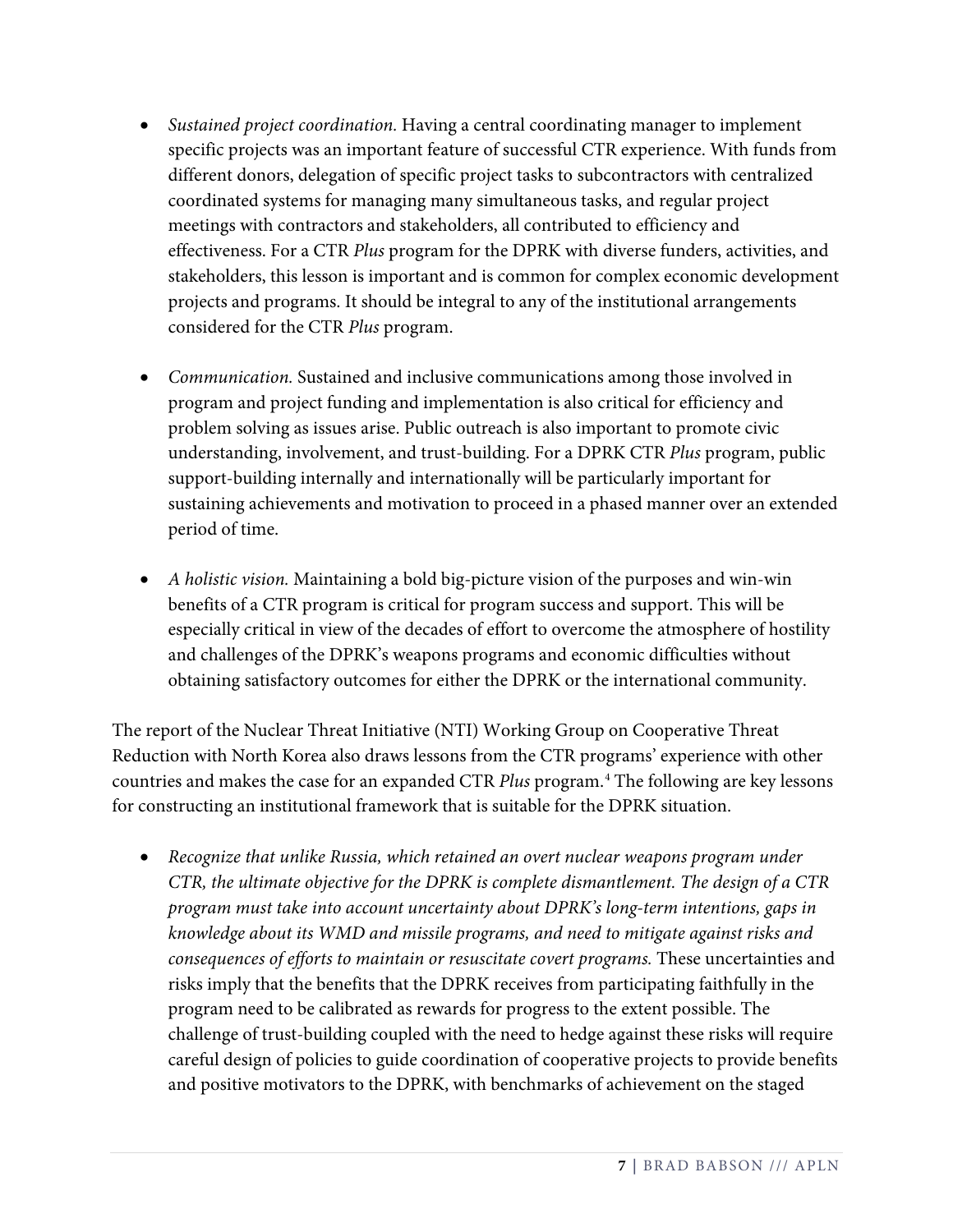path of threat reduction. It will also require careful design of cooperative projects that can deliver discrete benefits in packages that can be "released for implementation" that are linked to these benchmarks. In economic development cooperation there is an inherent implication that the intention is to help the country succeed in achieving the planned results of the cooperation. A pause in the cooperation due to problems arising on the threat reduction front can have potentially damaging impacts on the cooperative working relationship, unless the roadmap and its benchmarks are well-understood and accepted by the participating partners.

- *The DPRK, unlike Russia where threats were perceived as mutual, may take the view that the only threat requiring reduction is from the US and its military alliances with the ROK. Thus, the term CTR might need to be avoided in the construction of institutional arrangements to pursue cooperative programs across the spectrum of security, economic, social, and scientific activities that are bound together under a linked framework.* This terminology issue is important and needs careful consideration in considering institutional options. If multiple institutional cooperation platforms are adopted, then there is also a question of "loose-tight fit." Some platforms could be tightly tied to the WMD threat reduction risk mitigation concerns and mechanisms, while others are only loosely tied because their benefits could be win-win regardless of the progress on the WMD front.
- *Involvement of regional and other concerned countries and international organizations should be promoted in a CTR Plus effort with the DPRK.* Multilateral collaboration has significant implications for the construction of the institutional arrangements for funding, implementation of activities, oversight, and policy coordination. The configuration of partners for different parts of an overall program could overlap but have differences if there are several platforms. The coordination of bilateral engagement with multilateral engagement in the same areas would also need attention to ensure conflicting or inefficient overlaps are avoided and coordination of support for shared interests and policy objectives.

Another question relates to the leadership of the CTR *Plus* program. To be successful, DPRK views on the design of the program will need to be incorporated during the negotiation process and trust will need to be established that their legitimate interests will be respected throughout the implementation process. The mistrust of the US currently embedded in DPRK perspectives based on past experiences will need to be overcome or accommodated in whatever leadership arrangement is eventually established. The model of a US-led CTR program with support from the global partnership would not likely be the most practical arrangement. The DPRK and broadened participation of regional partners can be expected to be more comfortable with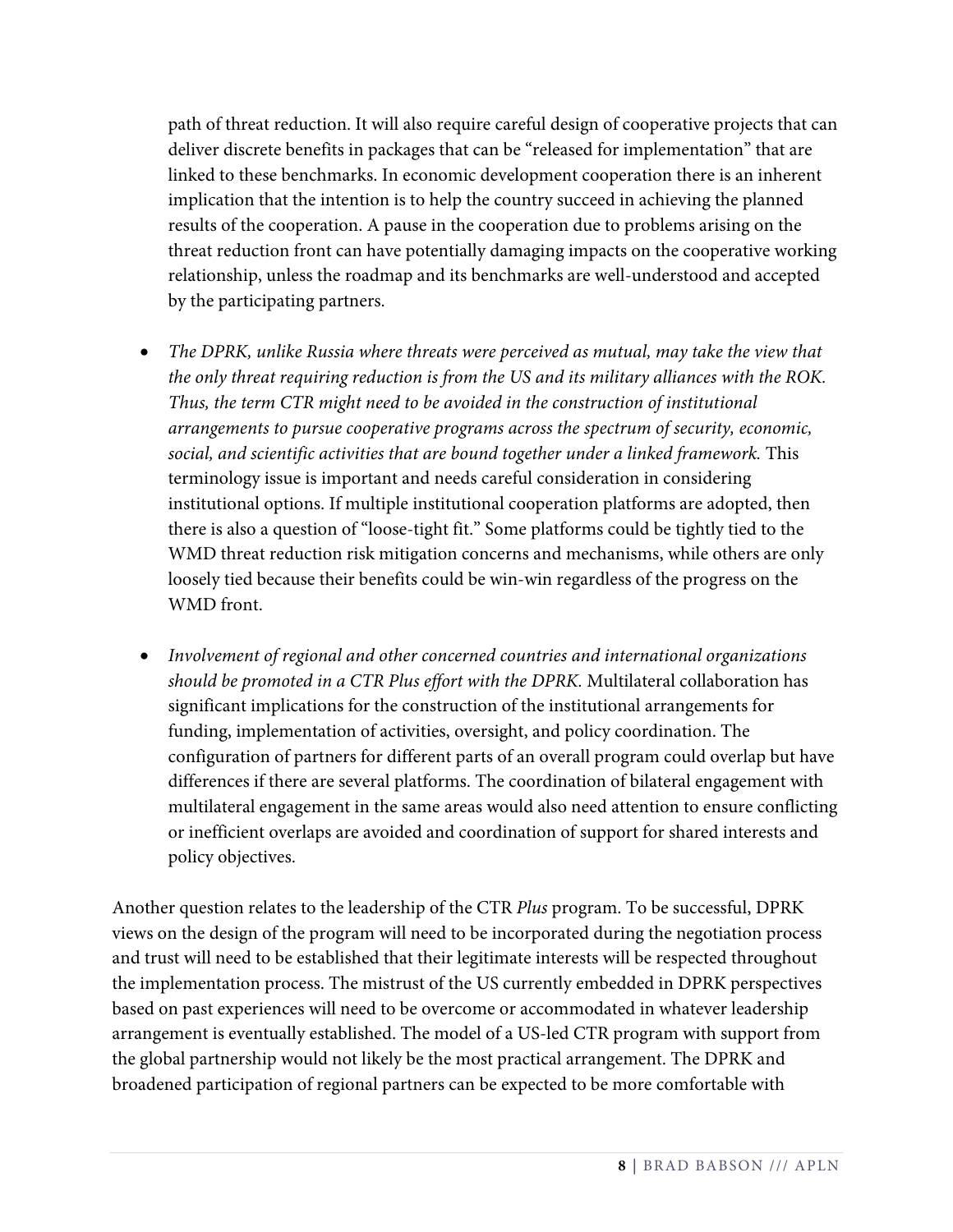leadership provided through a multilateral institutional framework with US participation and support along with other countries willing to cooperate to advance their own national interests and shared commitment to the goals and financial and administrative requirements for success.

# **Considerations from Past Experience and Current Conditions in the DPRK**

*Past Experience.* As in the mid-1990s, the DPRK is facing an economic crisis while also engaged in nuclear program development and (hopefully) diplomacy. The existential challenges that the DPRK faced during the famine and those that it faces today are dissimilar since the contexts have changed. However, there are lessons that can be learned from the responses to the crisis of the1990s that are pertinent to shaping a CTR *Plus* program in today's context. The most important lesson from this era is that expectations or hopes of regime collapse did not come to pass. With the changes inside the DPRK and its external relations in the past 25 years, it is even less likely today that waiting for regime collapse is a policy option. Indeed, it is an integral if implicit interest of a CTR *Plus* program that regime stability be nurtured.

In the 1990s the economic crisis was primarily due to a trade shock induced by the collapse of the former Soviet Union, China's hesitancy to intervene, and adverse weather conditions affecting agricultural production. Weaknesses in the economic system led to the collapse of the public distribution system and subsequent humanitarian crisis. In this situation, the DPRK appealed to the international community for humanitarian assistance and at the same time negotiated the Agreed Framework and engaged in the Four Party Peace Talks. The institutional arrangements adopted at that time were not integrated or coordinated in a coherent way. The US led the implementation of the Agreed Framework and the associated activities of KEDO with alliance partners and the European Union, but without participation of China or Russia. The Four Party Talks included the two Koreas, China and the US. Humanitarian assistance was provided by UN agencies, the European Union, and a variety of bilateral donor programs and international NGOs. A loose information-sharing and coordinating mechanism was created among these donors on the ground in the DPRK, and the DPRK government established a central coordinating organization under the Ministry of Foreign Affairs. The establishment of the Tumen River Area Development Program in 1995 did bring together for regional cooperation on economic relations the two Koreas, China, Russia, and Mongolia, but with only limited funding for projects that were not directly linked to the DPRK economic crisis nor to security issues. The absence of the US and Japan in this institutional arrangement limited its potential for supporting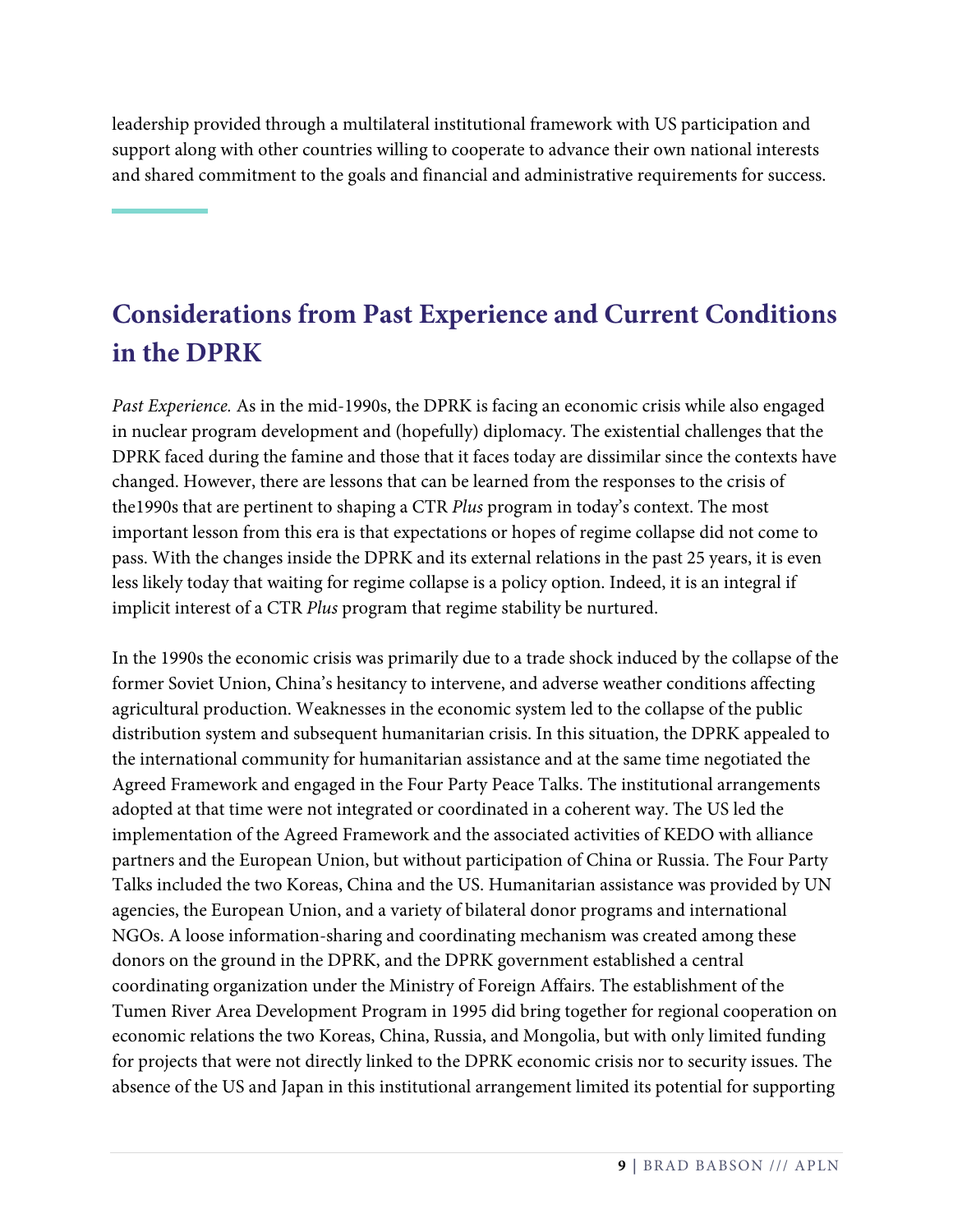economic development in the DPRK despite the willingness of the DPRK to experiment with reforms in the Rason region.

The lack of coherence in the various institutional arrangements adopted to engage with the DPRK in meeting the challenges of the 1900s did not provide a roadmap to overcoming WMD security threats, nor did it put the DPRK on a path to integration in the international community, despite the achievement of normalizing relations with most of Europe, Australia, and Canada. Humanitarian assistance mostly dried up after the collapse of the Agreed Framework in 2002. Over the years, trade migrated to the dominance of China in external economic relations. In the current situation of the DPRK experiencing priority challenges in health and food security, trade shock induced economic decline and instability, changing internal political economic conditions, and almost complete isolation, there is opportunity for a fresh start in reformulating cooperative engagement with the international community.

*DPRK Security Interests Today.* A CTR *Plus* program will need to respond meaningfully to the current configuration of security interests from the perspective of the DPRK. These fall broadly into three categories: regime security through national defense and deterrence, economic security, and human security. Kim Jong Un's speeches at the 4<sup>th</sup> Plenum of the 8<sup>th</sup> Central Committee of the Korean Workers Party on December 27-31, 2021, reflected his assessment of these interests in the current situation of the DPRK and his leadership, and it framed priorities for the coming years that focus primarily on the human security challenges facing the citizens of the DPRK. [5](#page-5-1)

Until the adoption of the Byongjin policy in 2013, the priority given by the DPRK regime was on security provided by national defense and deterrence, first under the military-first politics of the Kim Jong Il era and then by the need to ensure a peaceful transition to the leadership of Kim Jong Un in 2012. The Byongjin policy elevated economic development to the same level of priority as security provided through the DPRK nuclear and missile programs<sup>[6](#page-5-2)</sup> and was reinforced in the 2016 Party Congress with the adoption of a five-year economic development strategy and increased authority given to the Cabinet to guide economic planning and management. In recent years there has been an ongoing debate internally on the question of the allocation of budget between military and general economy needs. [7](#page-5-3) In light of the trade shock induced by the combination of economic sanctions and closure of the border with China in response to COVID-19, the 2021 budget was dramatically reduced along with trade leading to the present crisis and policy of bolstering self-reliance through import substitution and belt tightening. Finding ways to restore economic stability and establish conditions for longer-term economic development and security are fundamental challenges for the DPRK. The current COVID-19 induced efforts to embrace isolation, emphasize self-reliance, and rely on Stateguided socialist economic policies, while an accommodation to short-term realities that are reflected in Kim Jong Un's end-2021 speeches, will not succeed in meeting these challenges.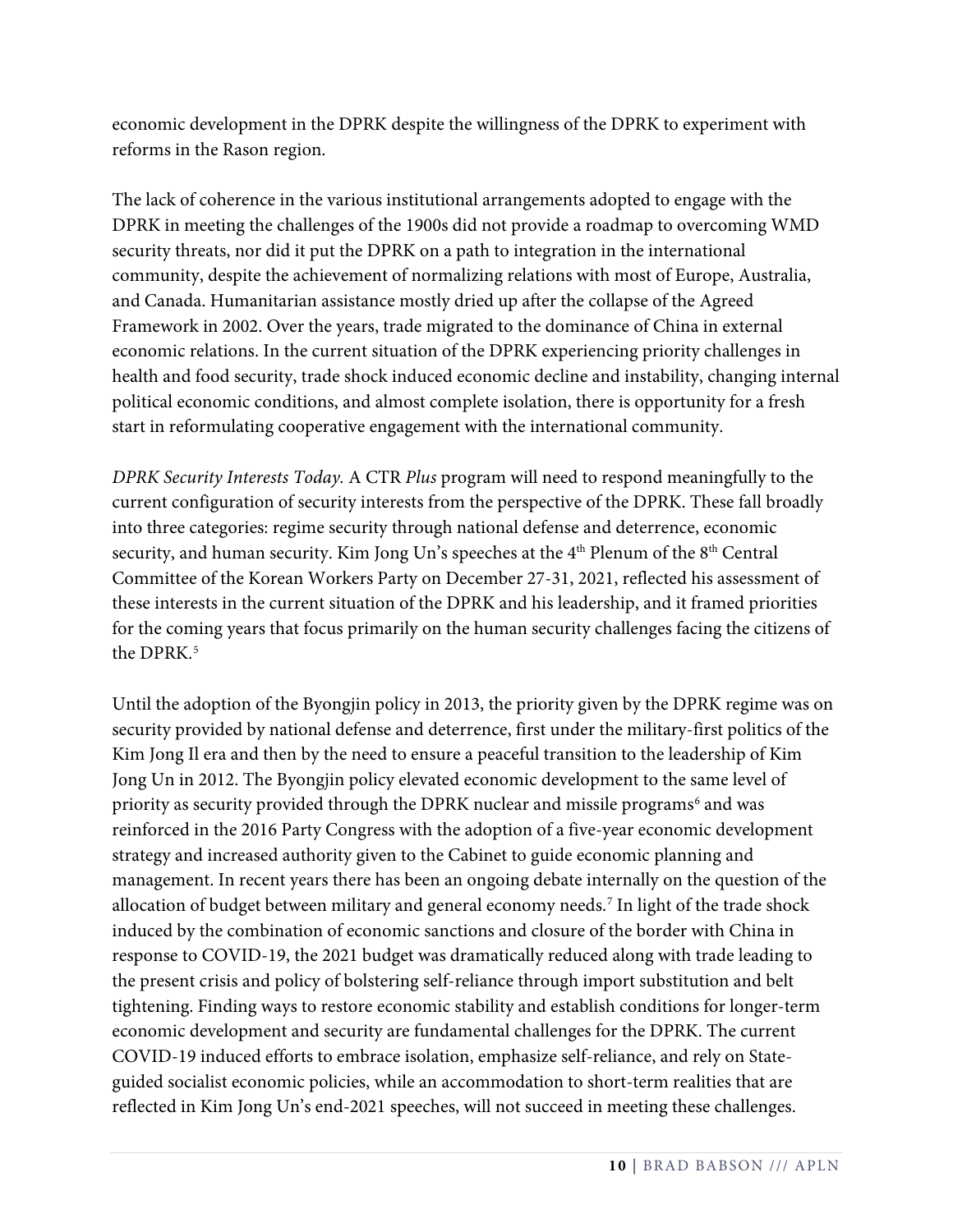Human security has resurfaced as a critical challenge for DPRK society for the first time since the 1990s. Vulnerabilities due to weaknesses in the health system and absence of humanitarian support have compromised efforts to combat COVID-19. Strengthening resiliency to manage future outbreaks will require investments in health infrastructure, access to vaccines and imported medical equipment, and public health cooperation across borders. Similarly, despite Kim Jong Un's call for priority focus on rural development with reliance on innovations in science and technology and commitment to socialist principles, food security cannot be assured without trade that can supply inputs needed for agricultural production, processing, and distribution, despite efforts to improve land management and socialist-inspired measures to improve agricultural productivity. Sanctions relief and re-opening border trade are needed, but these alone will not be sufficient to ensure sustainable food security, which will require an underpinning of economic development and exports to provide the foreign exchange needed to obtain essential imports such as oil and fertilizer. Human security is also a major human rights concern raised by the UN Special Rapporteur in his October 8, 2021, report to the General Assembly. [8](#page-5-4) International efforts to address human rights in the DPRK should take this into consideration, as funding for a CTR *Plus* program would be easier to mobilize, especially from the US Congress, if human rights engagement and improvements were able to move in parallel with reduction in security threats.

Other security interests that are linked to these core requirements are energy security, environmental security, and access to knowledge and technology from outside the country that can be applied or adapted to meet the needs of the DPRK. This is particularly valuable for scientific collaboration, and in the case of a CTR program, for helping the transition of scientists and military personnel from employment on WMD programs to activities that have economic, environment, and social value.

*Political Economy and Evolving Relationship of the State to the People*. Internal dynamics of change cannot be ignored in planning a CTR *Plus* program for the DPRK. The growth of markets, decentralization of enterprise management, and role of private entrepreneurs have all had significant influence on the way the socioeconomic conditions evolved before the impact of sanctions adopted in 2017 and COVID-19. Similarly, Kim Jong Un has made increased use of Party organs of the Central Committee, Politburo, Supreme People's Assembly, Cabinet, and State Administration Council in reframing practice of governance at the national level. In pursuing reforms in the political system, the military, and economic management, he has succeeded in branding himself as a leader willing to acknowledge deficiencies and realities and to seek innovations for the future. In the current environment of crisis and ongoing dynamics of internal changes, a CTR *Plus* program should have impacts on these changes and be managed in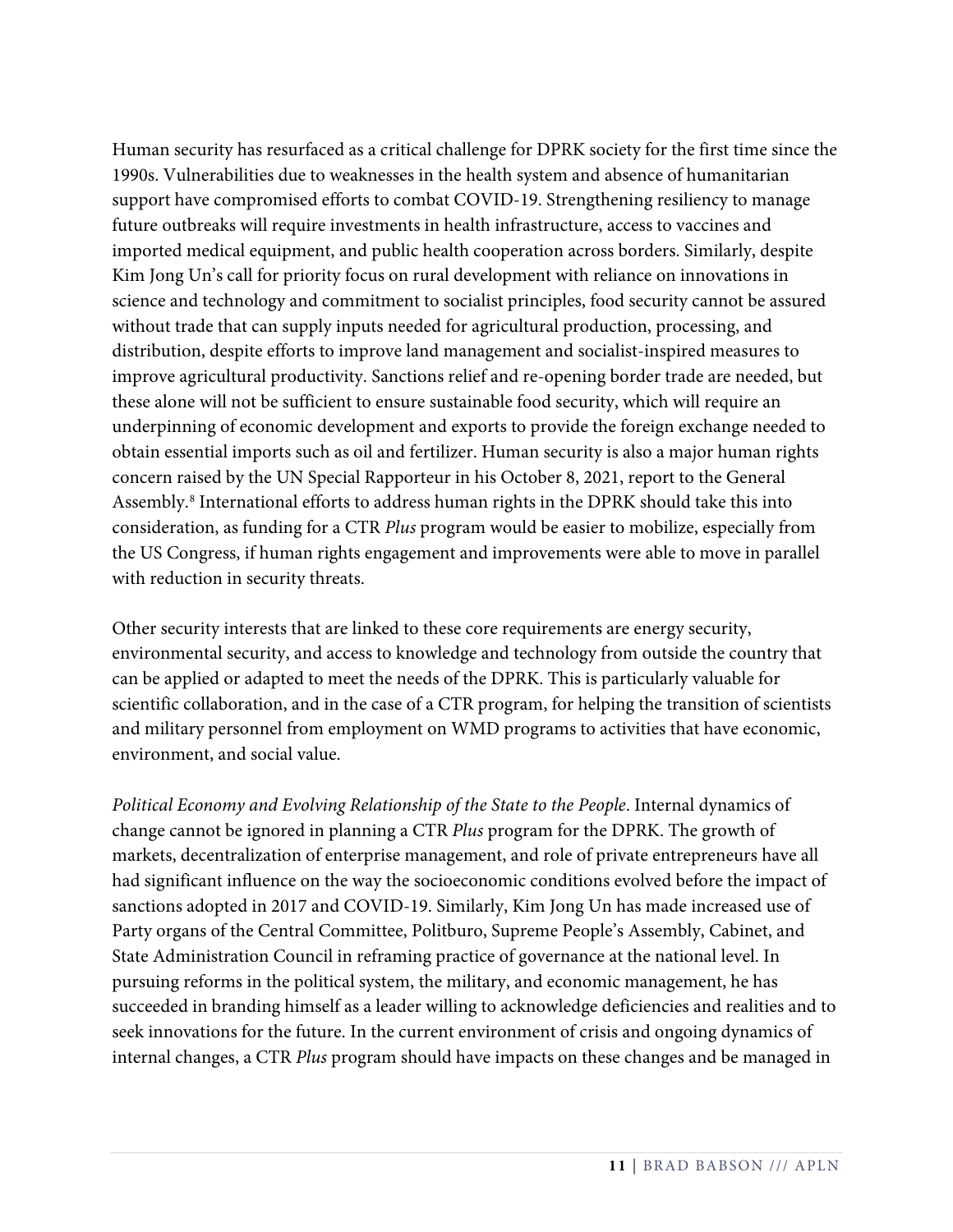ways that are seen as helpful to the leadership and beneficial to the people in order to obtain and keep political and public support.

*Recognizing Signals of Willingness to Collaborate from the DPRK.* Despite the ongoing stalemate in security-oriented negotiations with the DPRK, in recent months the DPRK has sent several signals on areas where it is willing and interested in collaboration with the international community. Specifically, in July 2021 the DPRK provided the UN with a report on its progress in meeting its own targets with regard to Sustainable Development Goals and participated in a review of that report. Among the key messages was a statement that it was essential to promote partnership with other countries and international organizations.<sup>[9](#page-5-5)</sup> In a September speech to the General Assembly, the DPRK ambassador spoke of their concerns about climate change and desire to participate international environmental collaboration. A delegation also attended the Climate Summit in Glasgow. In November, the Foreign Ministry issued a statement saying it seeks close foreign cooperation in women's rights and health. In framing possible components for collaboration within a CTR *Plus* program, it will be important to listen to DPKK views on priorities and modalities for cooperation from their perspectives.

# **How Sanctions Relief can be Managed to Support a CTR** *Plus* **Program**

The scale, scope, and complexity of sanctions currently applied to the DPRK by the UN Security Council, the United States, Japan, and Europe in particular, represent a formidable challenge to the design and implementation of a CTR *Plus* program. This also has implications for the institutional arrangements for mobilizing funds and management of the projects and activities included in the program. In this situation it would be a critical first step to build consensus among the major stakeholder countries in the sanctions regime on policies and the legal and administrative steps required for coordinated incremental lifting of sanctions linked to a CTR *Plus* program. Sanctions relief will be needed to gain commitment from the DPRK to staying the course in a CTR *Plus* program and provide an environment of support for the funding and management of the program so that sanctions do not become an impediment in meeting program goals.

In a paper published by the APLN in December 2020, sanctions experts Tomas Biersteker and David Lanz outlined important considerations in designing an effective sanctions relief strategy to accompany a denuclearization process. [10](#page-5-6) First, there are four different types of sanctions relief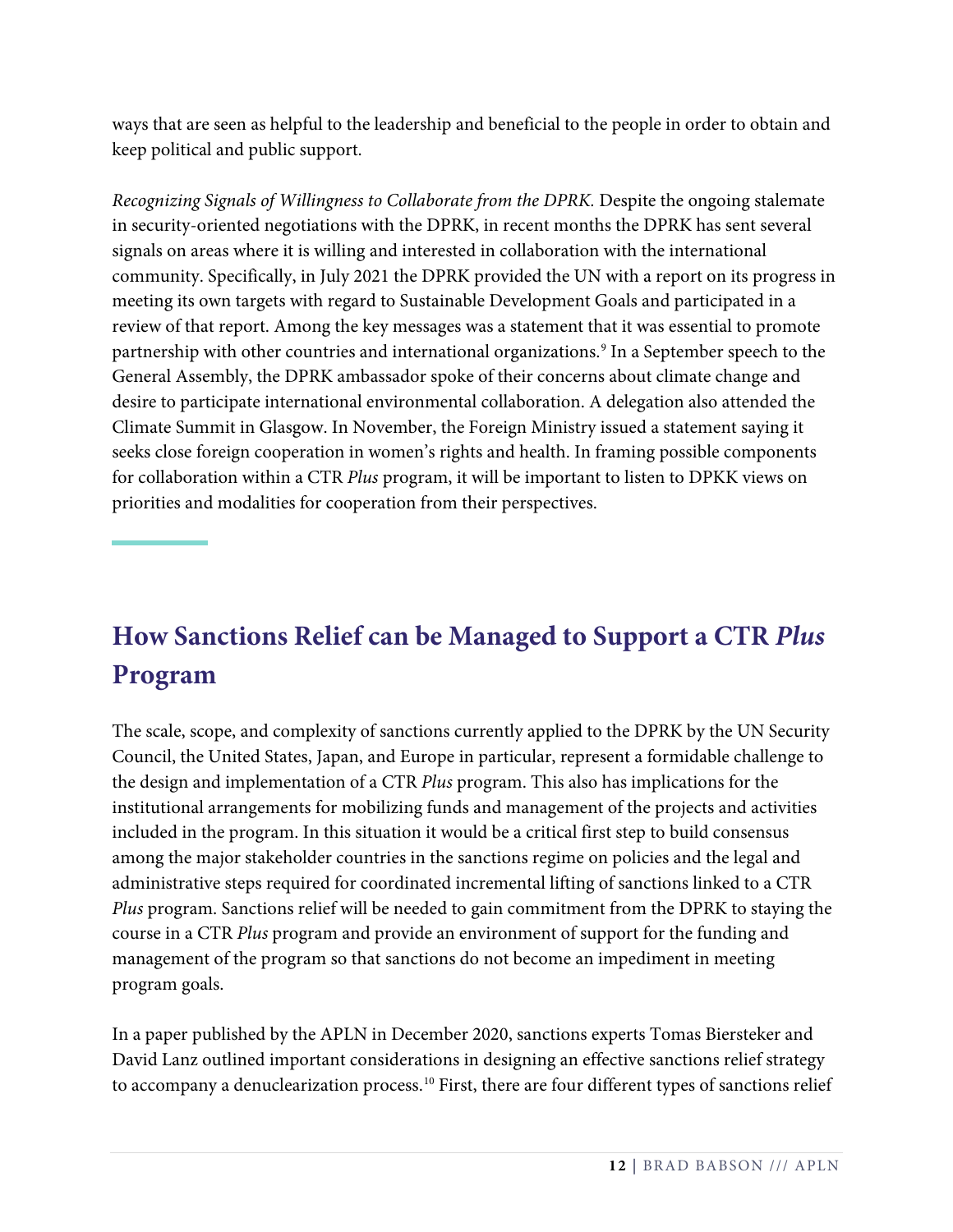measures that could be adopted in various configurations tailored to the objectives and practical needs of phases of negotiation and the specific projects and activities that would be undertaken collaboratively. These include: voluntary relaxation of implementation, adjustments, suspension, and termination. A detailed analysis would need to be made of how best to design a relaxation strategy that meets the essential needs of a CTR *Plus* program to maintain incentives for the DPRK to agree to participate in the program along with disincentives to fail to live up to its obligations once accepted, to enable timely implementation of projects and activities undertaken by the DPRK and various partners, and to help ensure required funding is mobilized and efficiently delivered and managed. Some sanctions relief, such as a banking channel and relaxation of visa restrictions for both DPRK officials and partners, would need to apply broadly in any design of a CTR *Plus* program, while others could be carefully tailored to specific projects and activities. For example, a robust effort to help build sustainable food security would need to include measures required for humanitarian assistance, capacity building, priority investments in agricultural infrastructure, imports of key agricultural inputs such as oil and fertilizer, and the ability to finance needed imports through trade rather than aid. In preparing concrete proposals for inclusion in a CTR *Plus* program, sanctions evaluation and recommendations for specific relief measures should be an integral part of the planning process. Establishing a technical support group should be considered to assist the planning of sanctions relief options and their implications.

# **Conceptual Alternatives to Constructing Effective Institutional Arrangements**

This paper explores three potential approaches to constructing institutional arrangements for projects and programs to support and provide complementary benefits to the DPRK in a CTR *Plus* program where activities to reduce WMD threats would be funded and managed in a parallel framework. A major challenge is how to most effectively integrate in practical ways the different international relations modalities and expertise that have evolved in the spheres of WMD threat reduction separately from those involving economic, social, and environmental cooperation. Especially in the DPRK context, there is a need to find a workable balance between the political desire to hedge against potential backsliding in the WMD part of the program with the maintenance of trust and cooperation on delivery of tangible benefits in other parts of the program. All possible approaches would need to incorporate to the extent possible the lessons of earlier CTR programs, previous experiences in international engagement with the DPRK, and the current situation on the Korean Peninsula.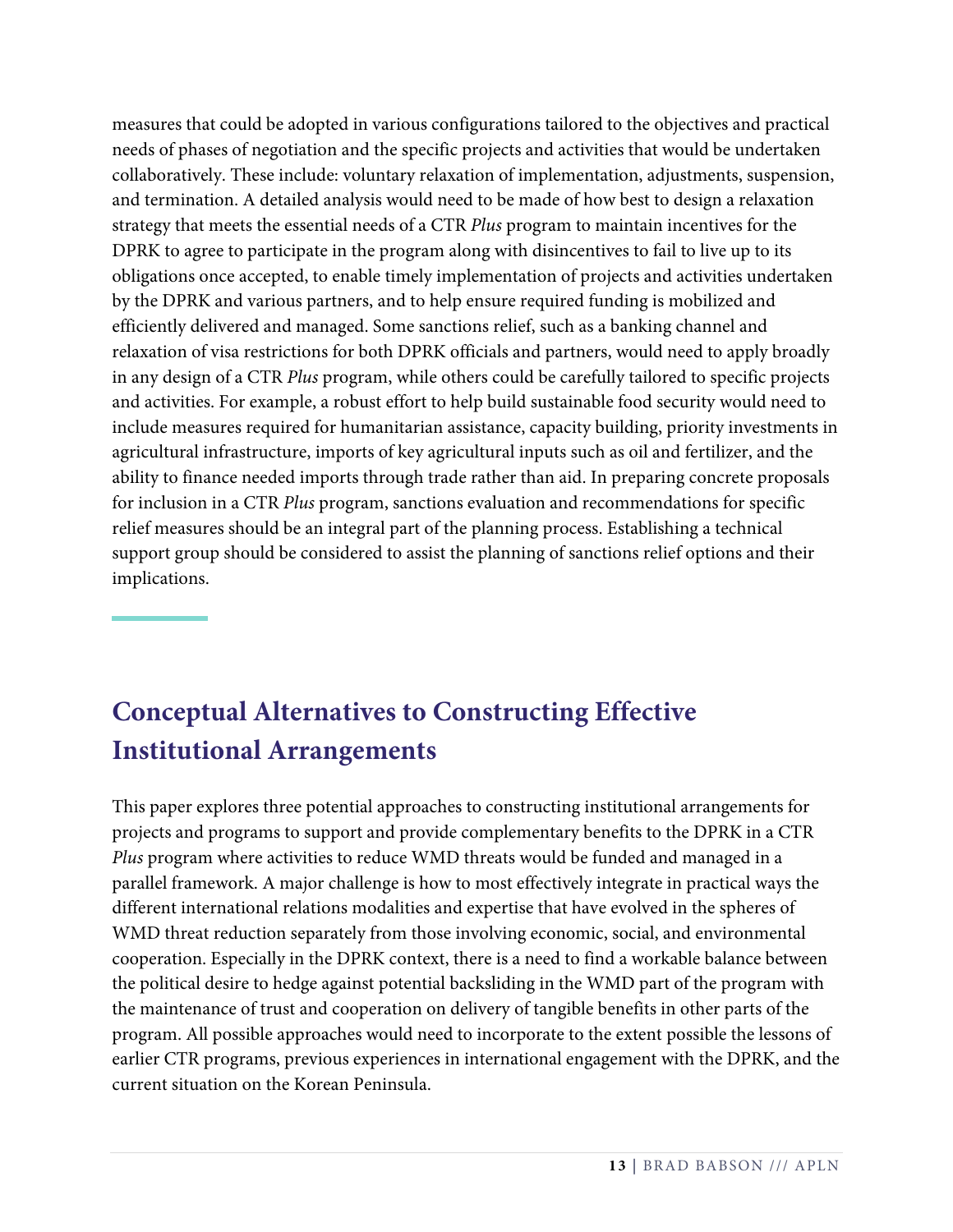# **A New Multilateral Organization Modelled on the Lessons of Experience of KEDO**

A re-imagined multilateral organization drawing from the KEDO experience is one possible approach. As an international organization funded and managed by its members, and designed to be closely coordinated politically and financially with the denuclearization activities under the Agreed Framework, a KEDO-type organization would be familiar to the countries who participated in that engagement framework. While KEDO ceased operations in 2006, the underlying legal and institutional infrastructure has been preserved and could relatively easily be resurrected and revised to accommodate a broader membership and strengthened governance and operational arrangements. [11](#page-5-7) The protocols negotiated on practical implementation matters such as transport, immigration, customs, etc., were also a significant achievement that could form an initial foundation for further development for operational purposes and working relationships.

A major change needed would be to have an expanded membership beyond the US, South Korea, Japan, and the European Union. As a minimum, this should include China and Russia. Potentially other countries such as Australia, Canada, the UK, and some individual EU countries might wish to join. A related change would be to revise the composition, responsibilities, and chairperson arrangement of the Executive Board, and the criteria for appointment of the executive director, to reflect the broadened multilateralism. Expanded membership would also raise the question of the location of its headquarters. As an American inspired and led organization, KEDO was headquartered in New York, but with broadened multilateralism and for operational purposes, it might be more appropriate to place the headquarters in the region.

Another critical change would be the scope and procedures for undertaking and adapting when needed the projects and activities that would be funded and supervised by the organization. KEDO was charged with delivering the two light-water reactors and shipments of heavy fuel oil as promised in the Agreed Framework. However, the scope of responsibility assigned to a successor organization would be expected to be more diverse than energy-related projects and activities, potentially covering other economic, environmental, and scientific areas for cooperation. Related to this would be more flexible arrangements for executing projects and activities. A new organization could be the executing agency, as was the case for KEDO, but it should also be able to assign executing authority to other organized forms of management under project-specific arrangements and agreements while providing funding and supervision of its implementation. This could include DPRK-managed projects or sub-projects. Creating the legal,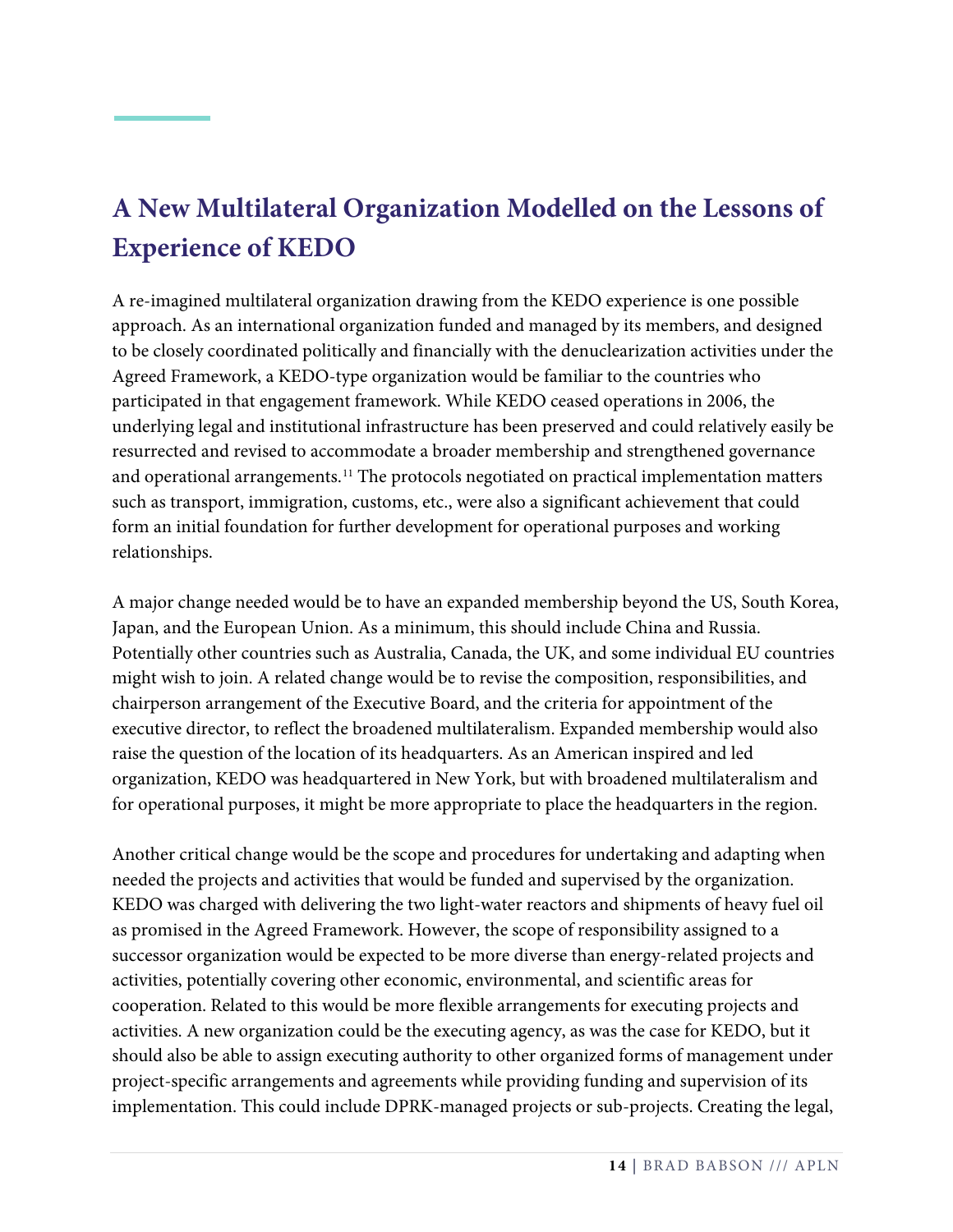policy, and procedural infrastructure for this more flexible approach to operations of the new organization would require significant effort and new internal organizational arrangements.

The implications for staffing the organization are several. There should be expanded and professionally qualified staff drawn from member countries. Unlike KEDO, staff should not be drawn largely from foreign ministries and should have not only technical qualifications but also personal qualities and experiences that would enable effective working relationships with counterparts in the DPRK and other partners in specific projects. Recruiting and managing such as staff would be more complex and demanding than was the case for KEDO.

The counterpart relationship with the DPRK would also need to be structured differently than with KEDO. Because the focus of KEDO was on nuclear energy, the counterpart relationship was centered in the DPRK nuclear, energy, and foreign affairs establishment. For the different kinds of projects and activities envisaged for a CTR *Plus* program, a more diversified counterpart arrangement is likely to be needed, especially with the Cabinet, along with an internal coordinating arrangement within the DPRK government that can integrate their security, economic and scientific management, and foreign relations establishments for the purposes of the CTR *Plus* program as a whole. Negotiating a counterpart framework that can function effectively both internally and the CTR *Plus* program management externally is likely to be a major issue in negotiating an overall program agreement. This will require both political and diplomatic skill and hard-nosed pragmatism.

Finally, a major issue in establishing a new organization is the name itself. If scope of the CTR *Plus* program would be broader than energy, then a different name would be needed. A simple formulation could be Korea Economic Development Organization, but that might also not cover the scope of projects and activities funded and managed by the organization or conjure memories of the disappointments of the Agreed Framework that could undermine the trustbuilding needed for the new organization. If even the term "cooperative threat reduction" becomes a stumbling block in negotiations with the DPRK, a more neutral approach might be considered along the lines of a multiple dimensional "collaborative futures" concept.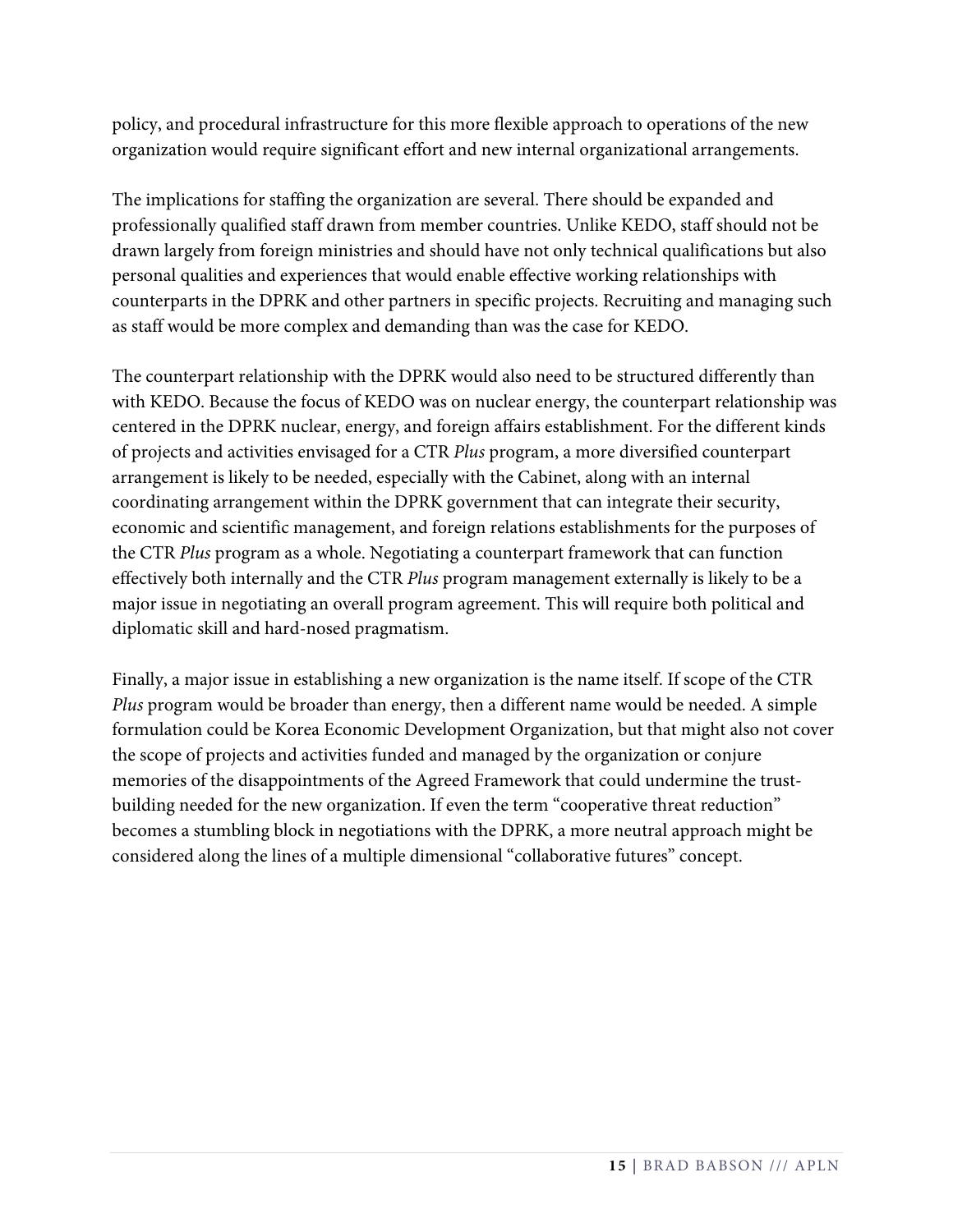# **Experience of KEDO and Implications for a New Organization**

An assessment of lessons learned from the KEDO experience of relevance for the future multilateral engagement efforts was undertaken by the Stanley Foundation and Weatherhead Institute for East Asia at Columbia University in 2006. [12](#page-5-8) The major lessons included:

- 1. The mission of a technical organization charged with implementing a diplomatic agreement must be backed by sustained, high-level political leadership. Inevitable problems with complicated agreements can sometimes be solved by bureaucrats, but they often require political intervention. Without that intervention, the agreements can suffer and perhaps even collapse.
- 2. Be clear-eyed about the trade-offs in giving the organization more or less independence. On the one hand, sustained involvement by the key countries involved in an organization will be important in calling on political intervention. However, too much meddling or micromanagement can hamstring an organization.
- 3. Technical problems can, and very often will, become political problems, creating mistrust and slowing implementation. Any complicated agreement is likely to be implemented in phases. The phases, schedules, and facets will rarely be in perfect alignment; a major disruption or delay in any of the three will have significant consequences. This was certainly the case with KEDO where the multibillion-dollar project was subject to delays, giving rise to DPRK charges that the United States was not serious about implementation.
- 4. It is important not to underestimate the organizational difficulties of implementation. Diplomats reach agreements but often underestimate the tremendous practical difficulties of implementation. These problems can be especially pronounced during the start-up phase, precisely when, under ideal circumstances, implementation should get off to a running start.
- 5. A KEDO-like organization can produce important positive externalities. While the organization's work may be primarily technical, it can produce a range of positive externalities. In the case of KEDO, that meant providing a forum for the United States, Japan, the ROK, and others to speak with one voice regarding the DPRK, serving as a vehicle to engage the European Union on the Korean peninsula and demonstrating that multilateralism could work in Northeast Asia.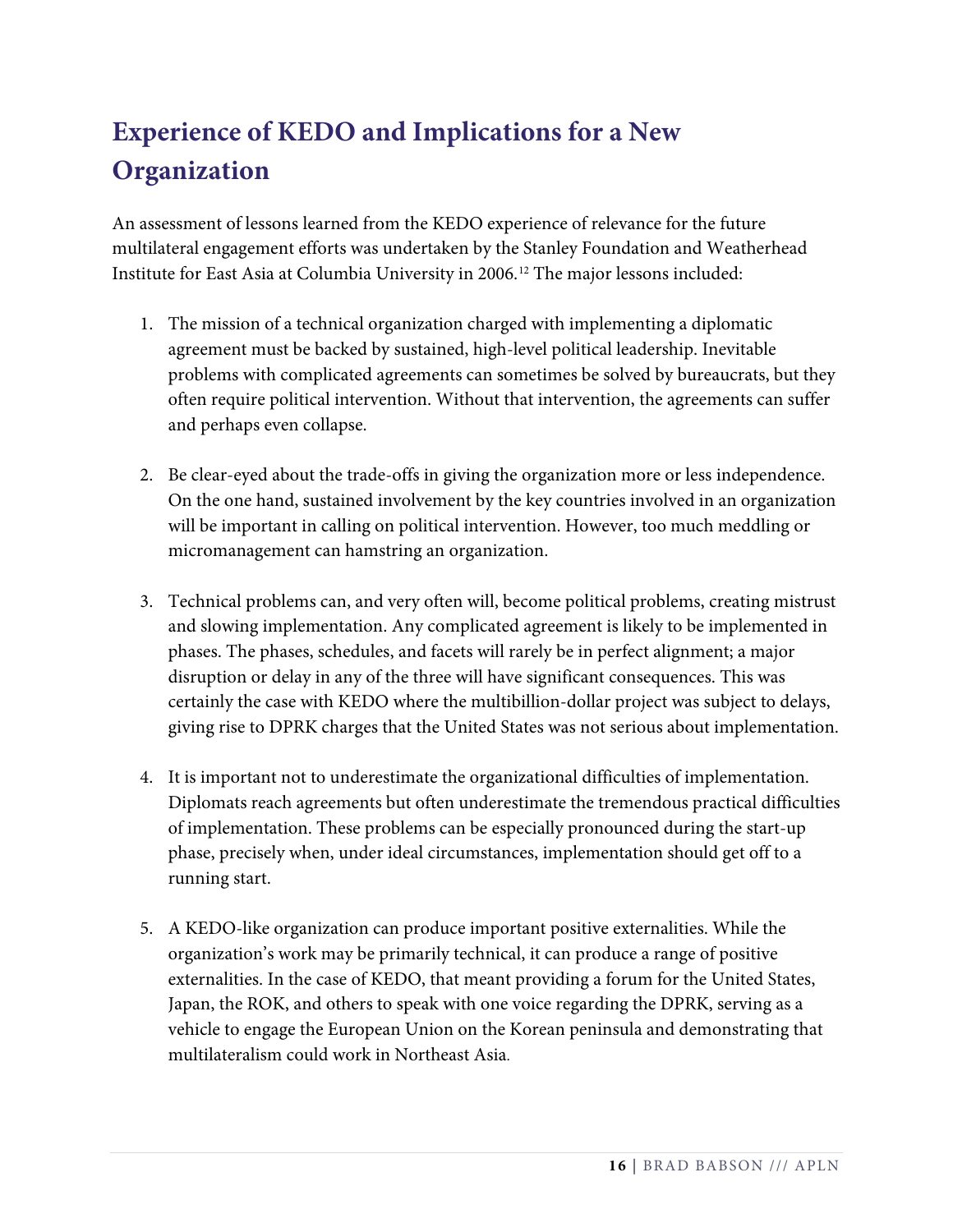Another report published in 2012 authored by Charles Kartman, Robert Carlin, and Joel Wit provides a comprehensive history of KEDO and assessment of what could be learned and done differently in terms of organization and implementation. [13](#page-5-9) Key observations and their implications include the following:

- 1. The degree of commitment politically and financially varied significantly and over time among the members. An implication is that up-front planning and demonstration of these commitments and ability to follow through on them would be important not only for negotiations with the DPRK but also relations among the members during the implementation of approved projects and activities.
- 2. Quality of leadership and internal consensus on mission among staff is important for organizational effectiveness that should be taken into account in appointing the executive director and staff recruitment and orientation. In a more multilateral arrangement, leadership should not be dominated by one nationality as was the case in KEDO where all delegations were headed by an American.
- 3. A future KEDO-type organization should focus on technical and operational matters and not be expected to be involved in policy matters. These should be addressed at a higher level of governance and coordination among the member states and the government of the DPRK. It would be useful to consider a formal consultative group arrangement to also coordinate linkages with the cooperative threat reduction progress and activities and determine appropriate phasing in the projects and activities undertaken by the new KEDO-type organization.
- 4. Short-term appointments of staff of two years were problematic for KEDO due to constant staff turnover. Longer-term appointments and ability develop institutional memory should be considered.
- 5. The liability issue that KEDO encountered in seeking agreements on provision of nuclear reactor technology contributed to the implementation challenges of the light-water reactor (LWR) project. Commercial involvement in projects should be carefully planned and legal and liability issues should be addressed during project planning and not come as a surprise that undermines the credibility of the organization and its management. Similarly, the lack of attention to the underlying issues in the DPRK power grid contributed to perceptions of the lack of economic rationality of the LWR project that potentially could have undermined its political achievements. Project planning should be based on economic as well as technical and political feasibility.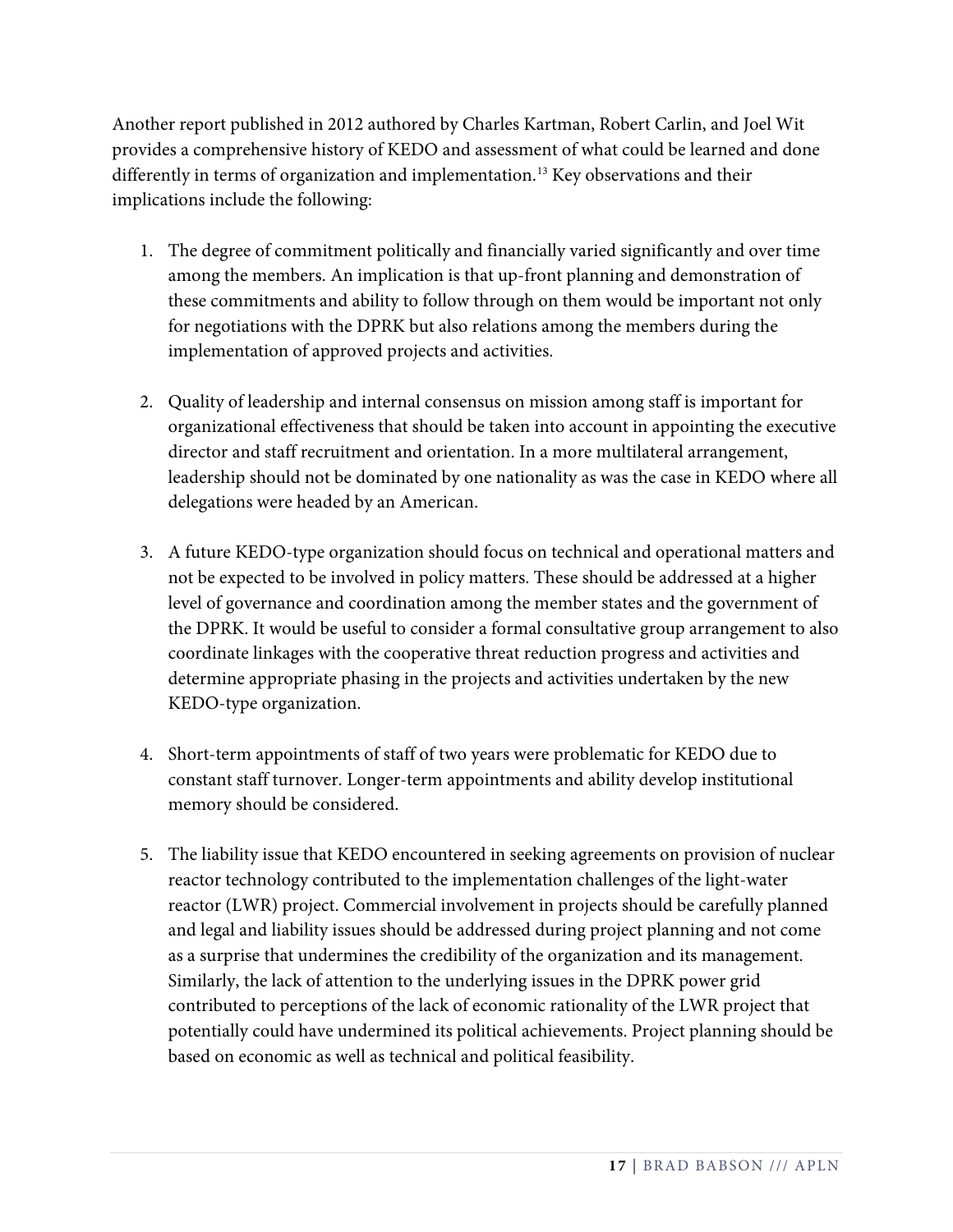## **Potential Benefits and Drawbacks of a New Organization**

Applying these lessons from KEDO experience along with those from earlier CTR programs in the current DPRK context has both potential benefits and drawbacks. The principal benefits are the underlying infrastructure that was created for KEDO, and its ability to coordinate with a CTR program on WMD threats implemented by competent organs in the non-proliferation establishments of partner countries. Another benefit is its accomplishments in developing a working relationship on practical implementation with DPRK counterparts despite the challenges faced by both sides. The fact that KEDO was created under the bilaterally negotiated Agreed Framework that other partners were not directly involved with, and thus led by the US during the implementation phase, is a potential drawback that would need to be adjusted to allow for more multilateral involvement from the outset and require a different leadership and financing formula. Another potential drawback is the history of disappointments associated with KEDO experienced by the DPRK in delays and credibility issues derived from weaknesses in political support and financial contributions from the US.

#### **A Special Trust Fund Model**

An alternative institutional arrangement would be to apply modalities that have evolved in the sphere of international development and the experience of the international financial institutions and the specialized agencies of the United Nations, working cooperatively with the international community of governments, private sector, and NGOs. As development needs have intersected with challenging security conditions, these modalities have been adapted to countries in conflict situations and human insecurity. In the World Bank, many Special Trust Funds have been established to supplement the Bank's loan, credit, and grant financial operations designed for both country-specific and sector-specific programs that are focused on priority issues and are funded largely by grants supplied by donors committed to supporting the trust fund. The legal framing of these trust funds is flexible and tailored to the purposes and conditions determined for the administration and oversight of the fund.

For the international financial institutions, there is precedent for the establishment of Special Trust Funds for situations where a country is not a member state, but where there are circumstances that warrant providing multilaterally supported assistance to the local governing authorities. Examples are East Timor and Bosnia and Herzegovina after their independence and the Palestinian Authority. In such cases the Boards of Executive Directors adopted a resolution that it is in the interest of member states that the international institution provide assistance to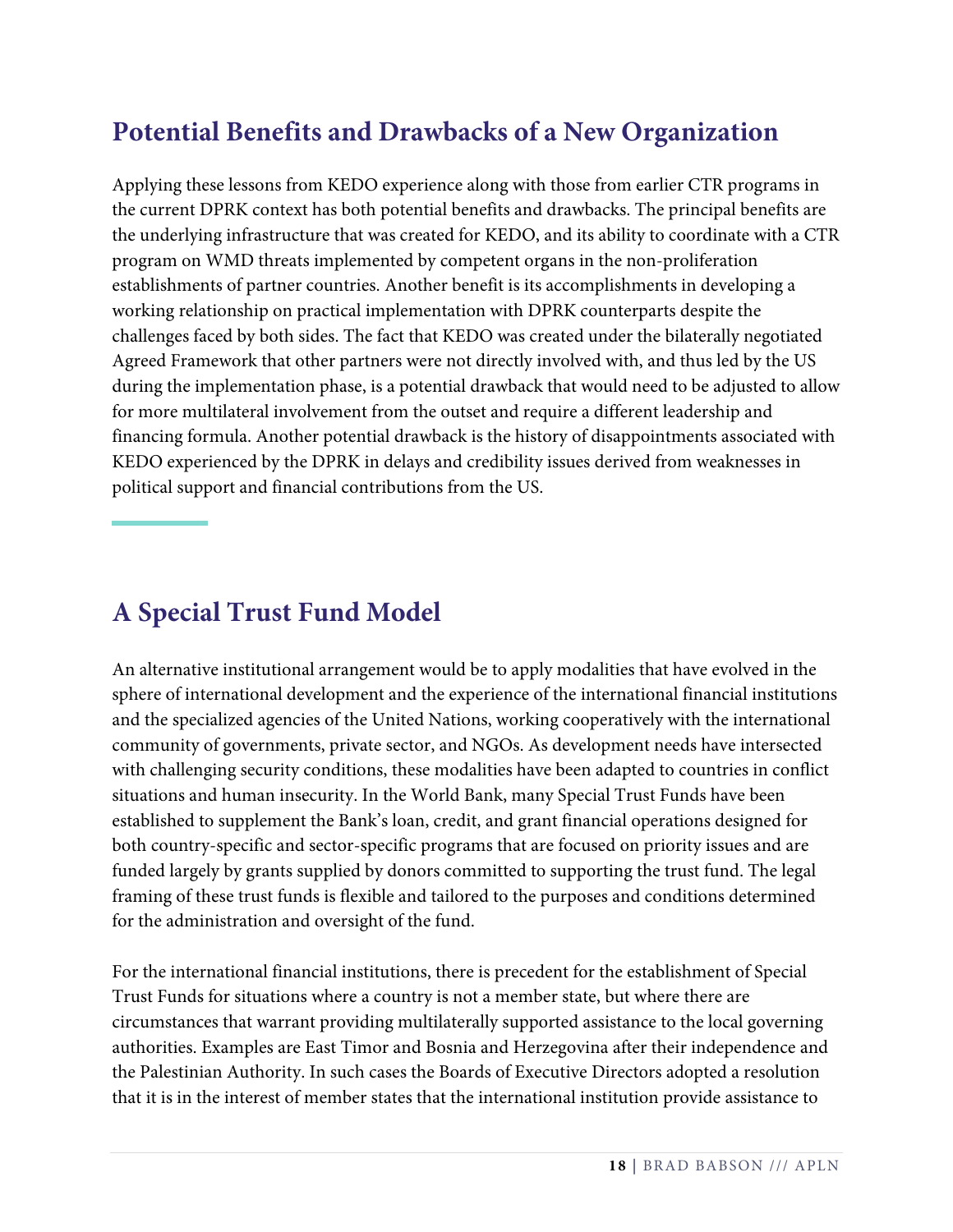meet priority needs for these governing authorities. This applies to use of their staff and administration of Special Trust Funds. In the case of the DPRK, such a resolution would be needed and supported by the countries with the majority of voting power, which includes the US, Japan, and European States. The DPRK would also need to demonstrate its desire to receive such assistance and abide by the terms of the trust fund.

# **Key Features and Experience of the Palestinian Partnership for Infrastructure Development Multi-Donor Trust Fund**

Since 2008, the World Bank has provided assistance to the Palestinian Authority for the West Bank and Gaza using the Special Trust Fund mechanism. The Palestinian Partnership for Infrastructure Multi-Donor Trust Fund (PID MDTF) was established in June 2012 and provides a good model for what might be possible to replicate in some appropriate fashion for the DPRK in the context of a CTR *Plus* program.

The objectives and modalities of this trust fund include the following:<sup>[14](#page-5-10)</sup>

"The development objective of the Partnership for Infrastructure Development in the West Bank and Gaza Multi-Donor Trust Fund (PID MDTF) is to improve the coverage, quality, and sustainability of infrastructure in the West Bank and Gaza (WB&G) through financial and technical assistance (TA) to the Palestinian Authority (PA) for infrastructure development, related capacity building, and institutional development in the water, urban development, and energy sectors. The design of the program is intended to support the core principles of sustainability, partnership, client-driven ownership, harmonization, and knowledge building.

The multi-donor programmatic Trust Fund (TF) aims to improve aid efficiency by consolidation under a single fund using the WB's standardized set of financial and project management tools and procedures. The TF provides a fiduciary instrument to streamline financing by Development Partners (DPs) of projects and programs defined within the context of the Bank's Assistance Strategy (AS) for WB&G. As such, the PID is open, programmatic, and multi-donor. The TF co-finances ongoing activities in the water, urban, and energy sectors and supports both recipient-executed and Bank-executed activities.

The TF provides financing for infrastructure projects and programs and Advisory Services and Analytics (ASA) activities that the World Bank is supporting in the mentioned sectors.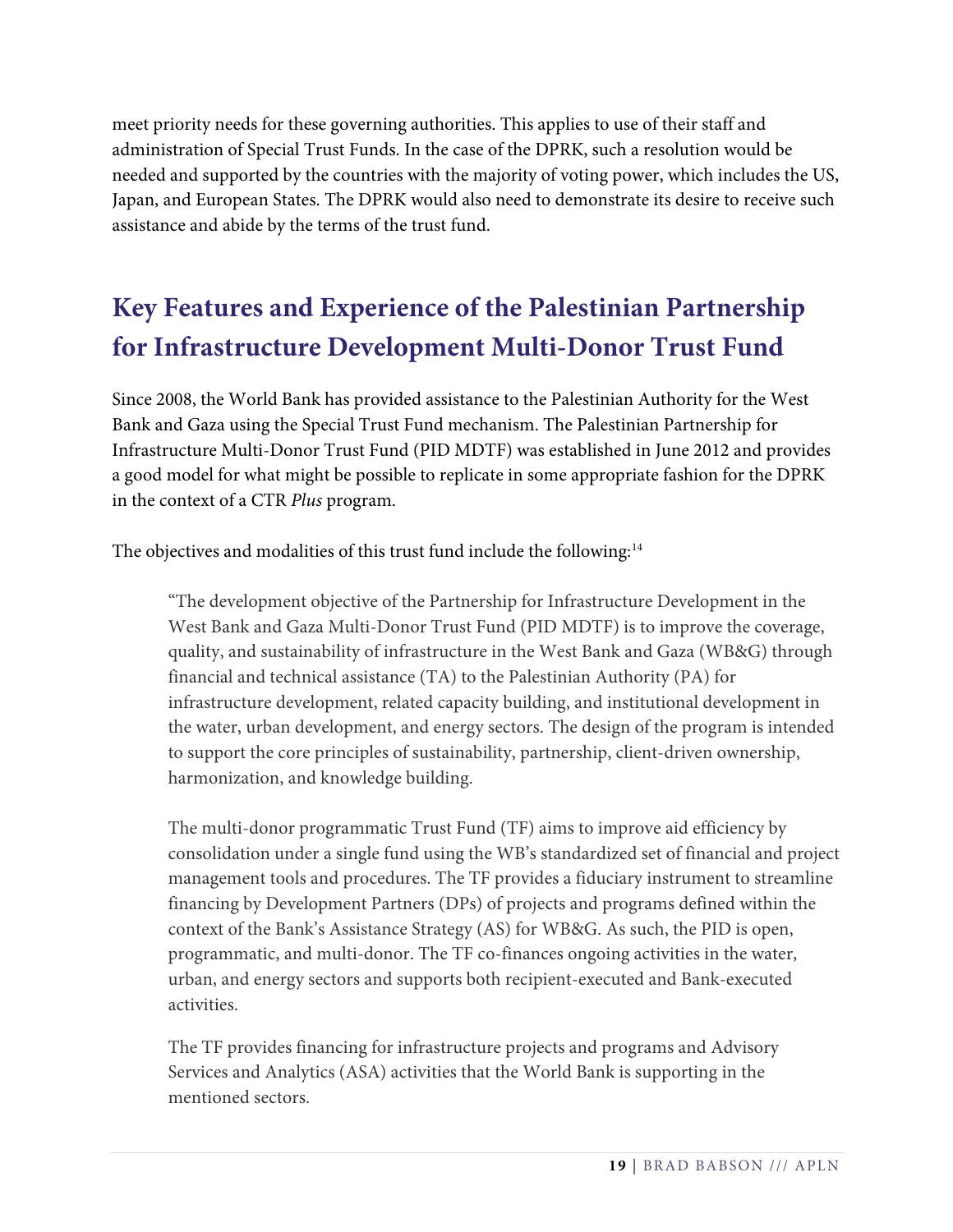The PID MDTF predominantly provides co-financing to investment operations implemented by the PA. A small share of the available funding is being allocated for TA and analytical work implemented by the World Bank to underpin and strengthen the ongoing sector policy dialogue. The TF structure reflects these priorities.

The main fund ('Trustee Fund'[1]) comprises three sectoral windows for co-financing and TA activities in the water, energy, and urban development sectors ('parent funds'). Disbursing 'child funds' are established for each discrete activity supported under the sector windows. The World Bank signs Grant Agreements (GAs) with the PA for the financing provided through the child funds and supervises disbursements along with implementation progress (IP) for these individual activities. In addition, the PID MDTF comprises a window for the World Bank supervision of recipient-executed projects and a window for program and TF management."

Current contributors as of April 2021 to the multi-donor trust fund are Australia, Croatia, Denmark, Finland, France, Italy, Netherlands, Norway, Portugal, Sweden, and the United Kingdom. It is noteworthy that neither the US nor any Asian countries other than Australia are participating partners.

Administrative and governance arrangements established for this trust fund are structured in this organization chart:



### **MDTF-Administrative Organization**

Noteworthy features of this structure are the separate windows for different areas of project investments, separate units for overall management and administration and for administration and supervision, and an overall Oversight Group. This structure allows for different project planning and implementation relationships under the different windows, and independent supervision of use of funds and progress of project implementation. The Oversight Group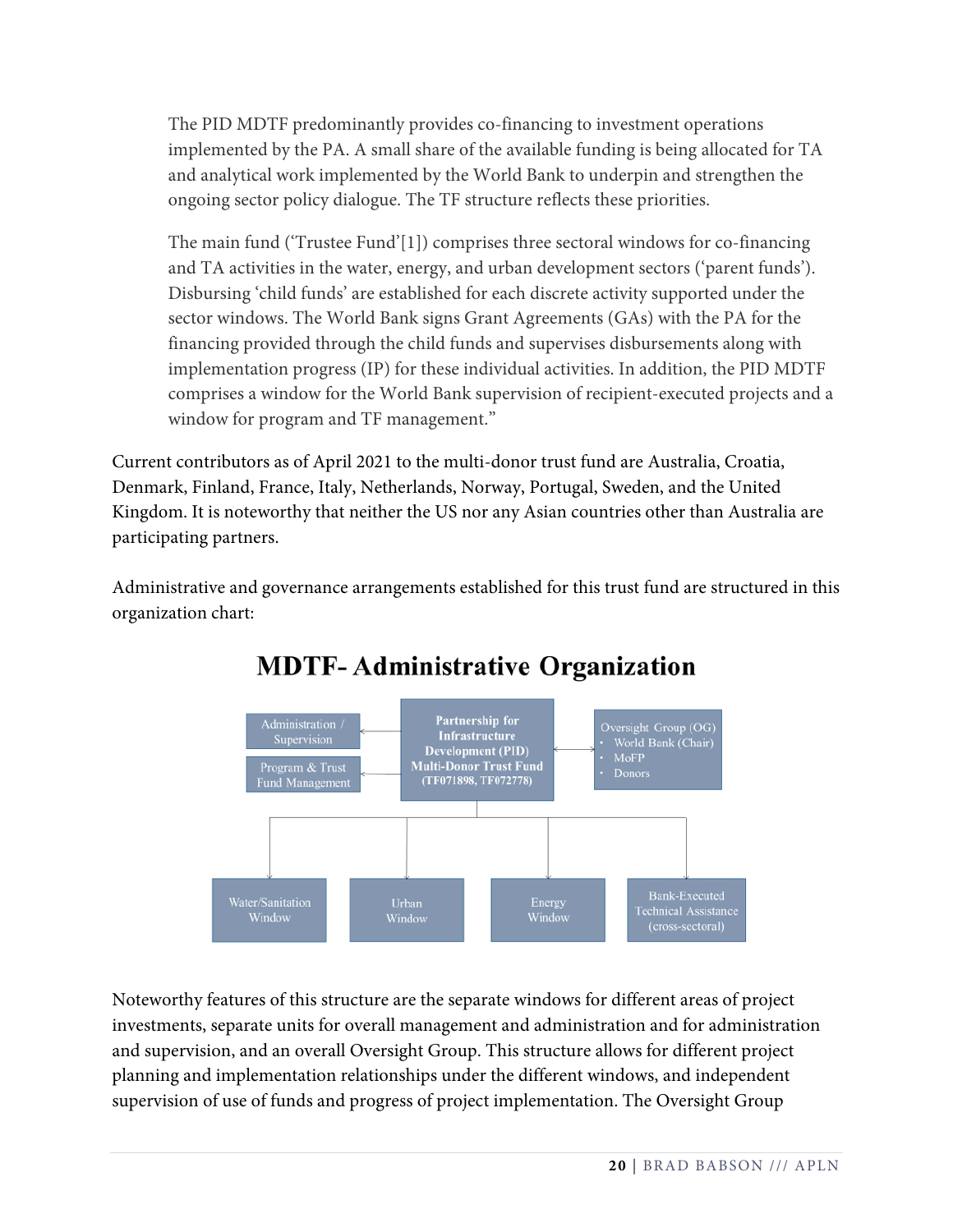functions as a consultative group chaired the World Bank with participation of all donors and the Palestinian Authority but with additional executive authorities from consultative groups established for member states that borrow or receive grants from the World Bank.

An independent mid-term evaluation of the PID MDTF was carried out in 2017 by the Arab World Research and Development.<sup>[15](#page-5-11)</sup> The report provided detailed assessments of operational experience that would be valuable in establishing a Special Trust Fund for the DPRK. Major lessons learned include:

- 1. *The PID MDTF has been quite successful in pooling donor resources*. The PID MDTF has had a six-fold increase in 3.5 years, reaching US\$108 million by end December 2015 with eight contributing donors. Altogether, donors see the pooling of resources into the PID MDTF as an effective way to manage their bilateral assistance in the three PID MDTF infrastructure sectors. Donors trust, and show respect for, the rigor of the World Bank's procedures, in particular on procurement. There is also recognition of the improvements in partners' implementation capacity thanks to the World Bank's diligence during project supervision mission in guiding implementation agencies in strong technical, financial, and administrative management practices.
- 2. *The PID MDTF donor coordination processes are seen as efficient in addressing project issues***.** World Bank Task Team Leaders have also strived to connect to their mission donors who are not contributors to the PID MDTF but who are significant players in the same sectors and can undertake complementary activities. Recipients interviewed also expressed their satisfaction from what they have gained from their interactions with the World Bank and the PID MDTF. The main gain is seen in the harmonization of procedures with the use of World Bank procedures, regardless of the source of funds into the MDTF, as compared to potentially dealing with nine sets of procedures (eight donors plus the World Bank).
- 3. *The allocation of PID MDTF grants is supported by standard World Bank preparation processes. Disbursement rates are generally aligned with projected disbursements***.** Some donors expressed their concern that disbursements were slow, particularly for the emergency response projects in Gaza, but others acknowledged that the preparation time required to launch quality small scale infrastructure projects, which involve significant rehabilitation or reconstruction work, is extensive and also that many of the implementation impediments are externally driven.
- 4. *The PID MDTF enables the design of bigger and more relevant projects to achieve more significant results in a shorter time.* The PID MDTF also has the flexibility to adjust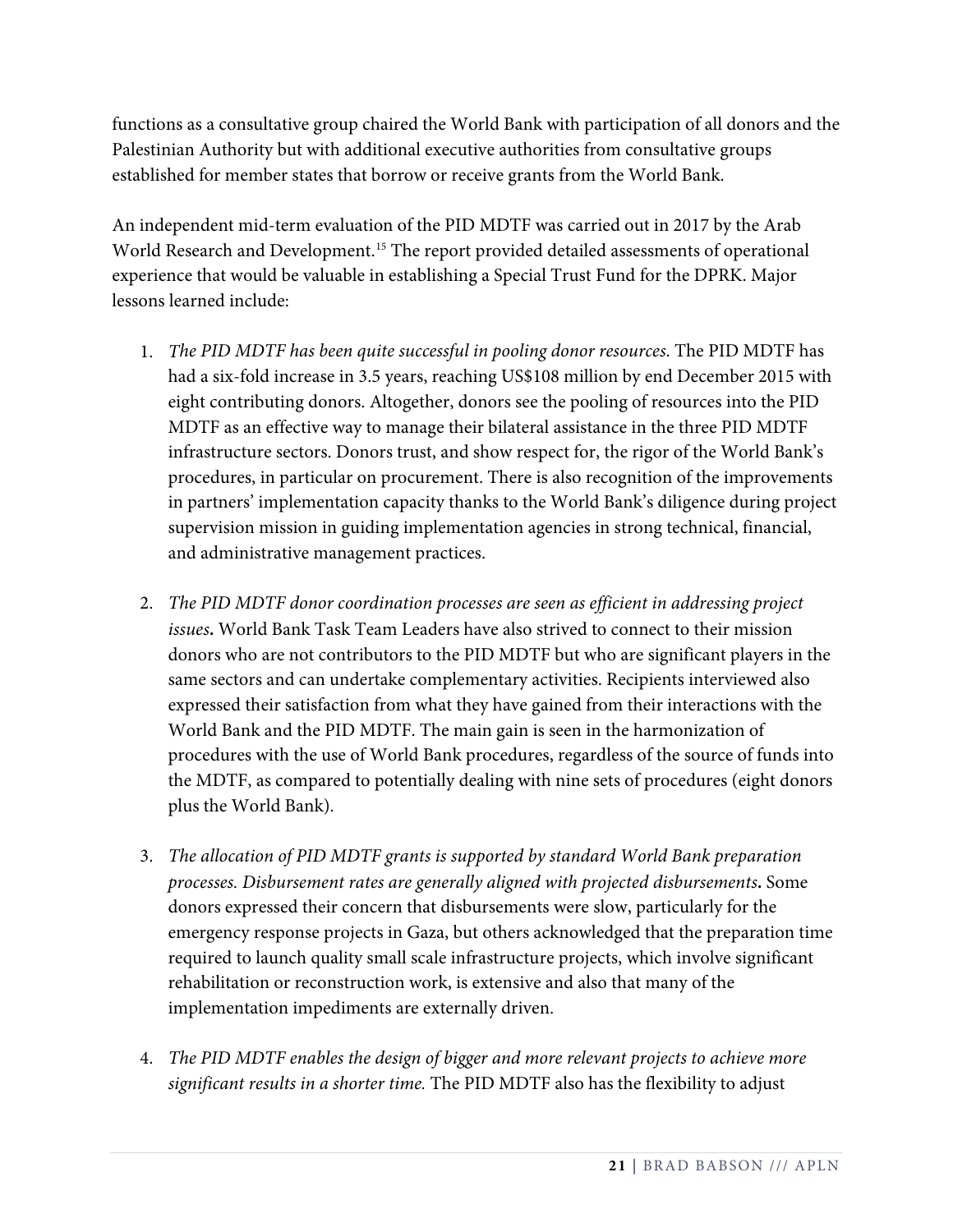project development objectives and/or design during implementation. When new needs emerge during implementation, in-line with standard World Bank restructuring rules, funds can be reallocated to new activities within the same project if they are within the scope of the original project development objectives.

- 5. *The PID MDTF financial accountability system for recipient-executed grants is quite rigorous and transparent***.** In all the projects in the Evaluation sample, financial accountability is rated satisfactory: financial and accounting systems are in place, reporting is timely, and audit reports are unqualified.
- 6. *The management of the PID MDTF is definitely cost effective, from the perspective of the World Bank, of the donors, and of the recipients.* Management costs so far are well below 1% of total project costs, which compares very favorably with the costs of other MDTF's operating in Palestine. This does not, however, reflect the real costs of administering the program. Most of the management and administrative costs have been absorbed into the regular budget of the World Bank for project appraisal, supervision, and analytical and advisory activities.
- 7. *A more dynamic governance structure would help engage the PA and donors on strategic policy and programmatic decisions***.** The Governance structure of the PID MDTF is very simple, and fine in principle, but the current Governance arrangements of the PID MDTF do not fully respond to donors' expectations**.** The shortcomings identified relate to the conduct, frequency, and content of the meetings. All donors feel that the PA is not sufficiently engaged, and that its ownership of the PID MDTF is not visible.
- 8. *The PID MDTF continues to face major risks, which may affect the long-term viability of the mechanism as well as the sustainability of the projects it finances.* These risks include the lack of PA engagement and the lack of leverage on Israel. The PID MDTF donors, even collectively through a mechanism like PID MDTF, have little leverage on Israel. In order to have leverage, you need a partner who has a stake in the partnership. You need a partner who wants to cooperate. Other risks include the uncertain financial sustainability of the investments due to lack of economic recovery to reach full cost recovery for services and the lack of civic engagement to pay the bills for services.

These lessons demonstrate the value of well-established disciplines in funding, planning, implementing, and supervising infrastructure projects, which has been a long-standing comparative advantage of the International Development Banks. For the special circumstances of the Palestinian Authority, the lessons related to need for more dynamic governance arrangements and committed involvement of all partners are especially relevant if this model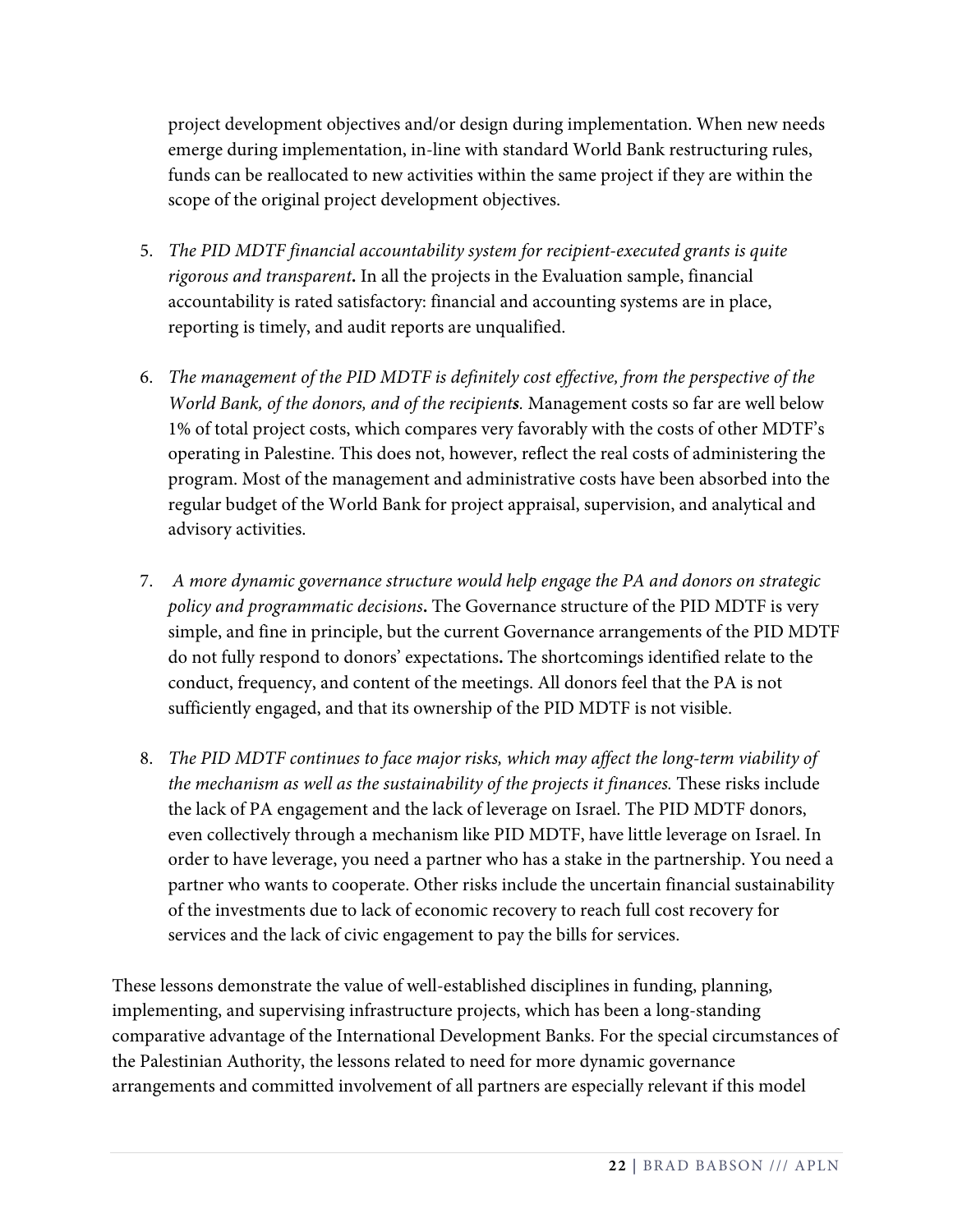were to be applied to the DPRK context. It is also noteworthy that the Trust Fund exists alongside bilateral infrastructure assistance programs and has helped facilitate coordination among all donors involved including those not partners in the Trust Fund.

#### **Implications for Design of a DPRK CTR** *Plus* **Trust Fund**

A Special Trust Fund approach for a CTR *Plus* program would require particular attention to the issue of coordination of development projects managed under modalities that are common in the international development community but largely disconnected from the modalities employed by the WMD non-proliferation community. This would need to be addressed both in defining the objectives and structuring of projects to be managed by the Trust Fund and the governance arrangements for the Trust Fund with an overarching coordination mechanism with the WMD CTR management and governance. The flexibility of the Trust Fund approach would allow different arrangements for different windows of funding from the Trust Fund, which could be tailored to the specific priorities for projects and activities to be included in the CTR *Plus* program. The Trust Fund could also encompass different arrangements for project execution, such as those executed by the DPRK, those executed by the Trust Fund itself, and those executed by contractual delegation, whether to a competent organization or a consortium. Another important consideration would be obtaining the political and financial commitments from partners and donor countries up-front so that securing funds for approved projects and activities does not threaten the effectiveness of the CTR *Plus* program in meeting its objectives. Appointment of the Trust Fund manager and members of the Oversight Coordination Group would need to be carefully handled among partners and with the DPRK. Consideration could be given to rotating the chair of the Oversight Coordination Group among the partners providing the largest shares of financing for the CTR *Plus* program.

#### **Potential Benefits and Drawbacks**

A significant benefit of a Special Trust Fund approach would the relative ease in creating the legal, financial, and operational infrastructure to establish and manage the Trust Fund. Core staffing could be obtained from the World Bank and/or other development and partner organizations through secondment or direct hire. A related benefit would be familiarizing DPRK officials with the World Bank's operational methods and requirements and building a relationship at the working level, both of which would be beneficial if the DPRK eventually moves towards membership status. Communication with partners through World Bank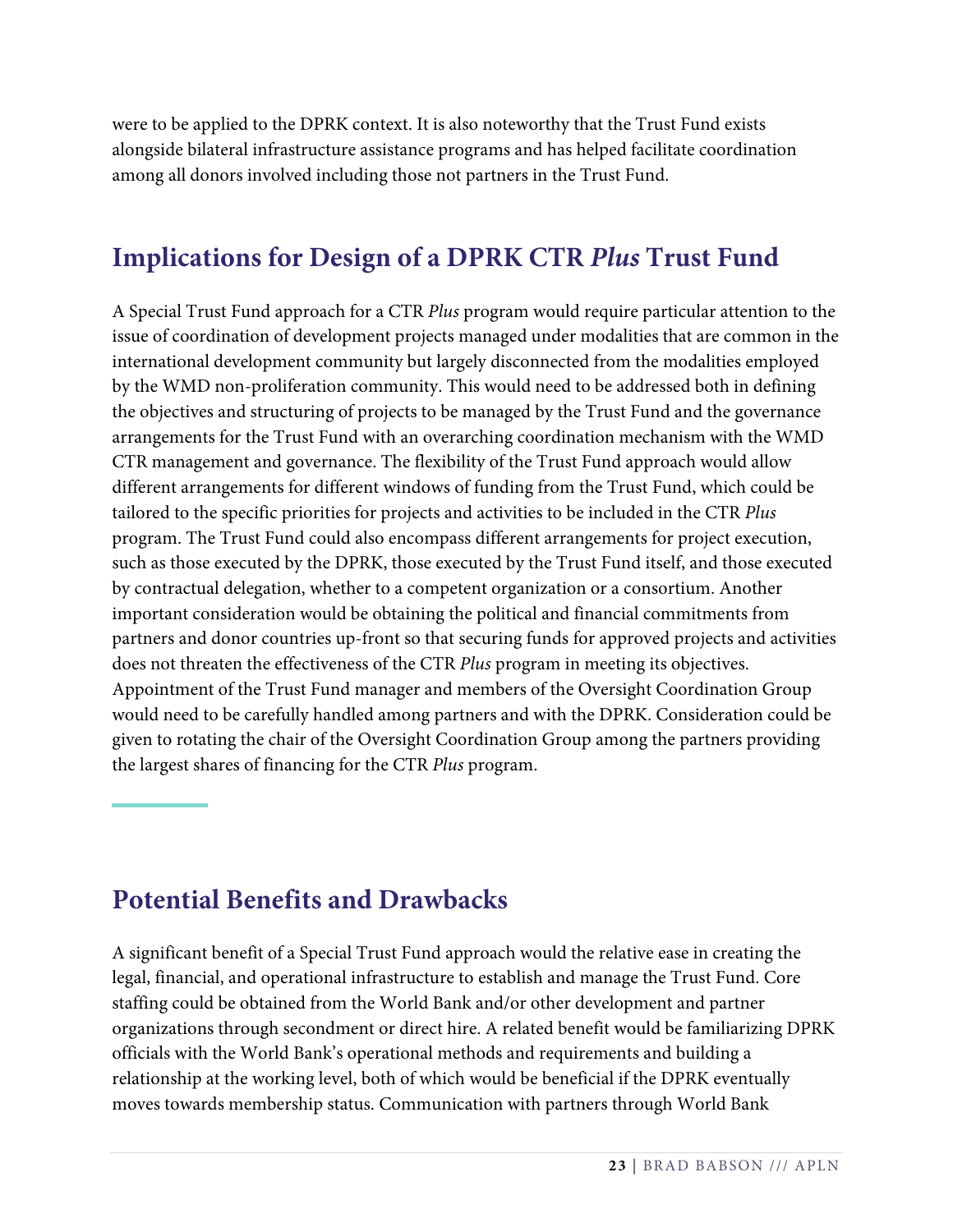established mechanisms would also be relatively easy because all potential partners are member States except the DPRK. This would require internal coordination by member States between their financial agencies, which are the primary point of contact with the World Bank, and their foreign affairs and WMD security agencies. These needs for internal coordination are also a potential drawback of the Trust Fund approach compared with the KEDO-type approach. Similarly, in the US, obtaining the understanding and support from the US Congress for the adoption this option is likely to be challenging and involve coordination across various committees.

#### **An Expanded and Strengthened Greater Tumen Initiative**

A third institutional framework for a CTR *Plus* program could build on the existing regional multilateral organization, the Greater Tumen Initiative (GTI), which undertakes cooperative activities for the development of economic and environmental relations among the participating countries. Current members are China, Russia, Republic of Korea, and Mongolia. The GTI is an outgrowth of the Tumen River Area Development Program (TRADP) established under the Agreement on the Establishment of the Tumen River Area Development Coordinating Committee signed by China, Russia, and the Republic of Korea as originating member states on December 6, 1995.<sup>[16](#page-5-12)</sup> Mongolia and the DPRK subsequently joined the TRADP and the program served as a valuable mechanism for constructive engagement with the DPRK during the late 1990s when it was facing severe economic challenges. A notable feature of TRADP as a regional organization was the absence of Japan, although it participated in meetings as an observer. The US was not engaged in this initiative, which was supported mainly by the UNDP.

In 2005 member countries extended the 1995 Agreements for the next phase with commitment to greater member ownership and a vision for an enhanced and expanded self-reliant intergovernmental economic cooperation mechanism. TRADP was renamed as the GTI with an expanded geographic coverage to the Greater Tumen Region, and the five priority sectors (transport, tourism, energy, investment, and environment) were identified for future cooperation. In 2009 the DPRK resigned from the GTI as international sanctions impacted its external economic relations.

The GTI today has a secretariate based in Beijing and continues to seek meaningful ways to pursue constructive cooperation in Northeast Asia (NEA):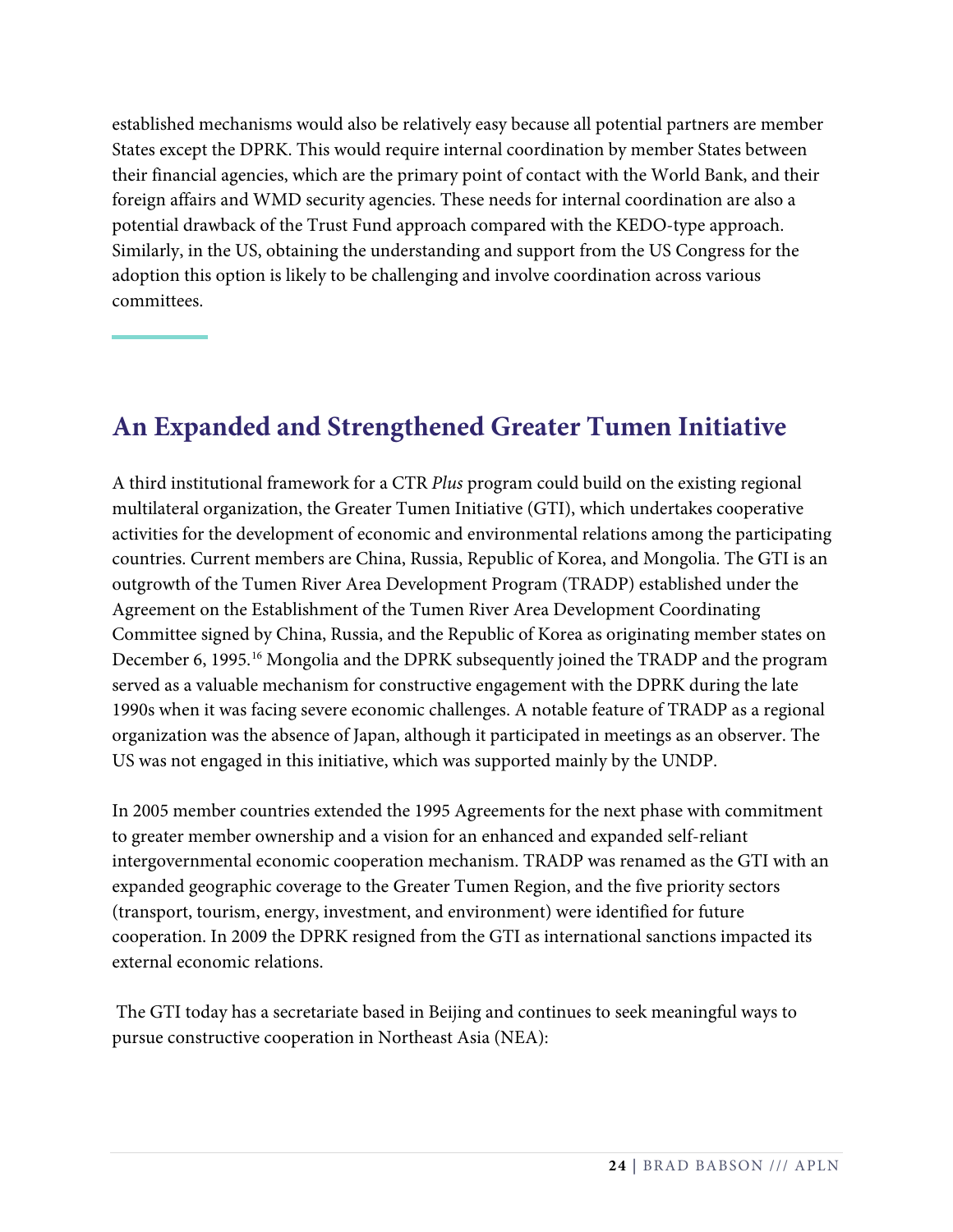"Committing to the vision of building a great partnership for common prosperity between neighbors, the GTI has become an effective platform for regional economic cooperation, expanding policy dialogue, improving business environments, and contributing to peace and stability in NEA. In addition, the GTI works closely with important international partners to jointly promote the region and hosts both the NEA EXIM Banks Association as a regional development financing mechanism and the Local Cooperation Committee in support of cooperation initiatives among local governments in NEA.

With its skilled and low-cost labor pool, the Greater Tumen Region possesses enormous potential for investment and economic growth. The Tumen River ties this region together at the crossroads of vital trade, transport, and energy routes. Rich in gas, oil, and minerals, the region has easy access to affluent markets in NEA, representing millions of consumers. This potential can only be fully harnessed through dynamic cooperation among neighbors in the region.

The core decision-making institution of the GTI is the Consultative Commission, which is composed of Vice-Ministers from the GTI member governments. The Commission's role is to foster support for regional cooperation and development and promote mutual understanding. It convenes annually to discuss key policy issues and cooperation projects among the GTI members and hosts joint sessions with strategic partners as well as local governments.

Today, the GTI continues to strengthen regional cooperation through policy dialogue and the implementation of priority projects. It has established strong partnerships with regional governments, international organizations, and the private sector to jointly promote cooperative activities in NEA. Increased regional cooperation has not only led to economic prosperity and sustainable development but also significantly contributed to regional solidarity and stability.[17"](#page-5-13)

Current priorities from the Strategic Action Plan for 2021-2024[18](#page-5-14) are:

- 1. Promote the resumption of constructing cross-border transportation infrastructure and establishment of major transportation hubs to support economic cooperation and development between and across member states.
- 2. Increase the efficiency and effectiveness of the administrative procedures that transpire across the borders of the member states for smooth transit of goods and passengers.
- 3. Encourage cooperation in the agricultural sector towards sustainable development within the corresponding sector and gain food security in the region.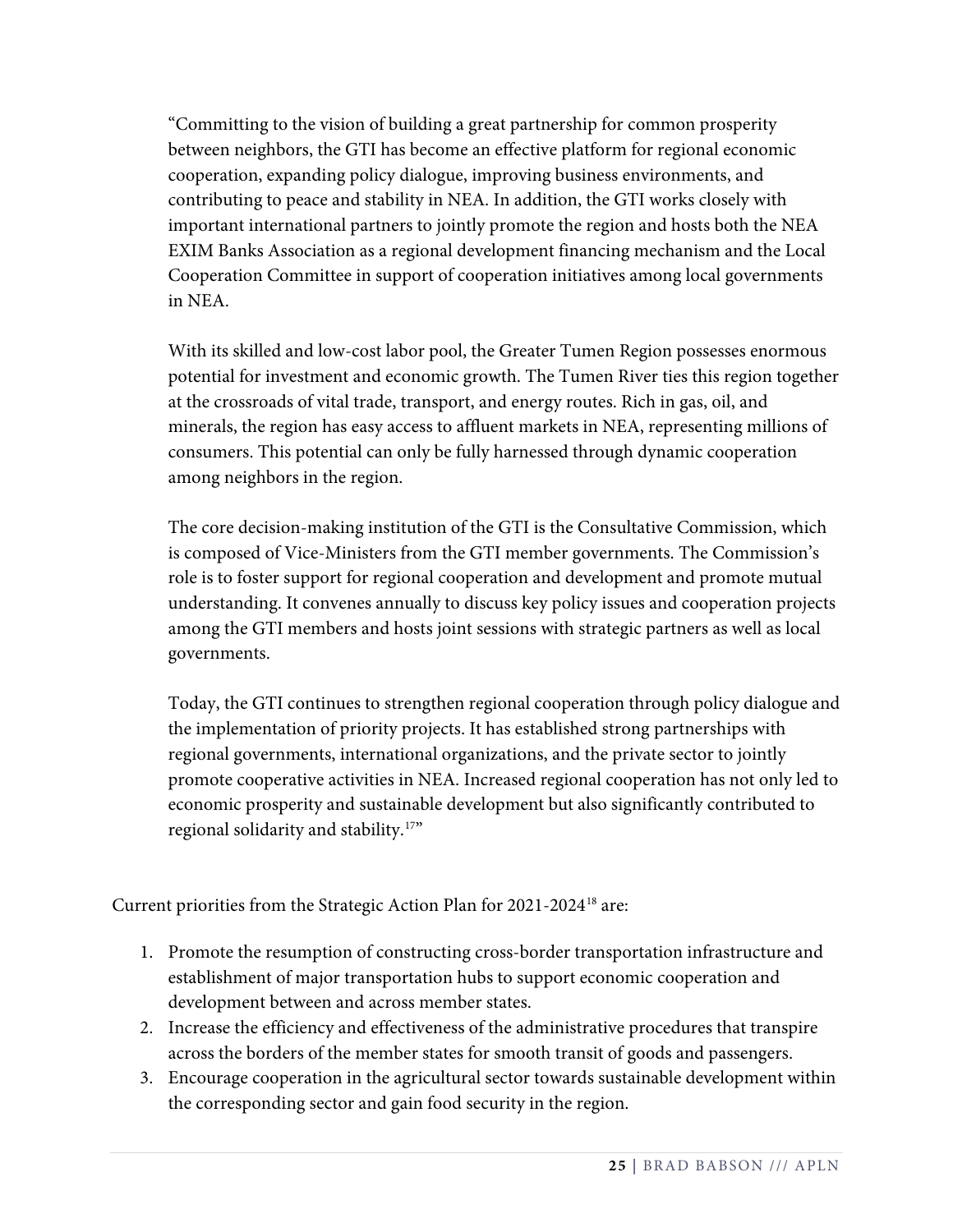- 4. Create favorable conditions for trade and investment by private sectors in the region and enhance access to international financial institutions for investment in both public and private sectors.
- 5. Promote the GTR as a globally attractive tourist destination and increase the flows of cross-border tourists in Northeast Asia.
- 6. Establish an effective institutional mechanism for cooperation in energy policies and eliminate barriers to energy trade.
- 7. Explore methodologies to ensure environmental sustainability with pursuit of profits by economic activities.
- 8. Enhance the level of cooperation across the Export-Import banks (EXIM) of respective member states and develop new channels of cooperation with other financial institutions in the region to mobilize financial resources for projects that aim regional cooperation.
- 9. Encourage cooperation with Research Institution Network (RIN) to establish scientific grounds to stimulate economic growth of member states.
- 10. Strengthen the partnership with Japan and induce the Democratic People's Republic of Korea's participation in GTI framework for cooperation and common prosperity across the Northeast Asia Raise operational capabilities of the GTI for implementation of hard projects and synchronization of the policies related to regional and sectoral development pursued by each member state.
- 11. Develop a proposal to establish a project office under the framework of the GTI and other related platforms to organize a multilateral consultation process regarding projects and agendas that carry high importance.
- 12. Raise operational capabilities of the GTI for implementation of hard projects and synchronization of the policies related to regional and sectoral development pursued by each member state.
- 13. Enhance the capacity of the GTI as a center of economic and political partnership in Northeast Asia not only in the context of the legal transition of the platform but also raising international recognition of GTI's performance.
- 14. Strengthen the partnership with other international organizations/institutions.
- 15. Strive to advance negotiations in a constructive manner to transform GTI into an effective, result-oriented, member-driven intergovernmental economic cooperation institution and make further efforts to reach consensus on the pending issues.

This Strategic Plan clearly hopes to expand multilateral engagement and cooperative participation by Japan and the DPRK. While UNDP has been the principal international organization partner, discussions have recently taken place with the Asian Infrastructure Investment Bank (AIIB), which could potentially significantly increase resources for capital investment projects. The plan also recognizes the importance of public-private partnerships and value of local government participation and networks that deepen prospects and sustainability of mutually beneficial engagement in regional development.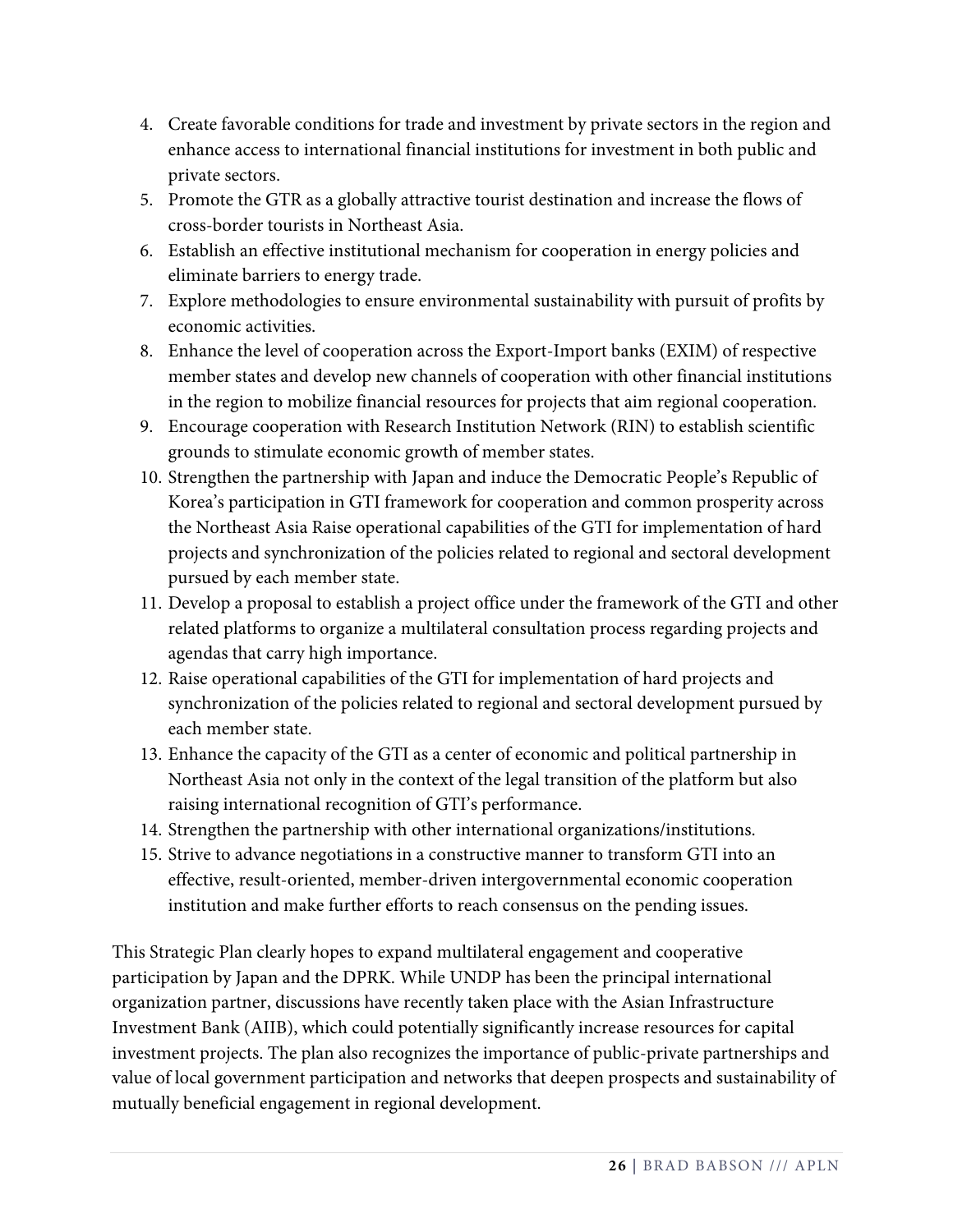Also important are the principles of cooperation adopted for the Strategic Plan:

- 1. Make decisions based upon rules of consensus via consultation and collaboration with principles of reciprocity and fairness.
- 2. Take coordinated actions to address the agendas in regard to regional development and cooperation in accordance with conditions of respective member states.
- 3. Respect the laws of each member state, observe international regulations where applicable and codes that govern the sectors of development and cooperation.
- 4. Develop 'fast-track projects' to enable seamless cooperation across two or more member states.

These principles of cooperation are significant as the GTI functions in practice more like a weak ASEAN in Northeast Asia, but it does not have linkage to the security cooperation dialogue that has been established by ASEAN in the Asia Regional Forum. An expansion of GTI membership to include at least Japan and the DPRK, and engagement with a meaningful security cooperation mechanism, could significantly strengthen multilateral cooperation in Northeast Asia and help advance long-term stability in the region.

The current organizational structure of the GTI provides the operational underpinning for the various operational programs currently being undertaken:



The governance and management structure along with the program structure and network of regional partners provides an infrastructure for practical win-win beneficial collaboration in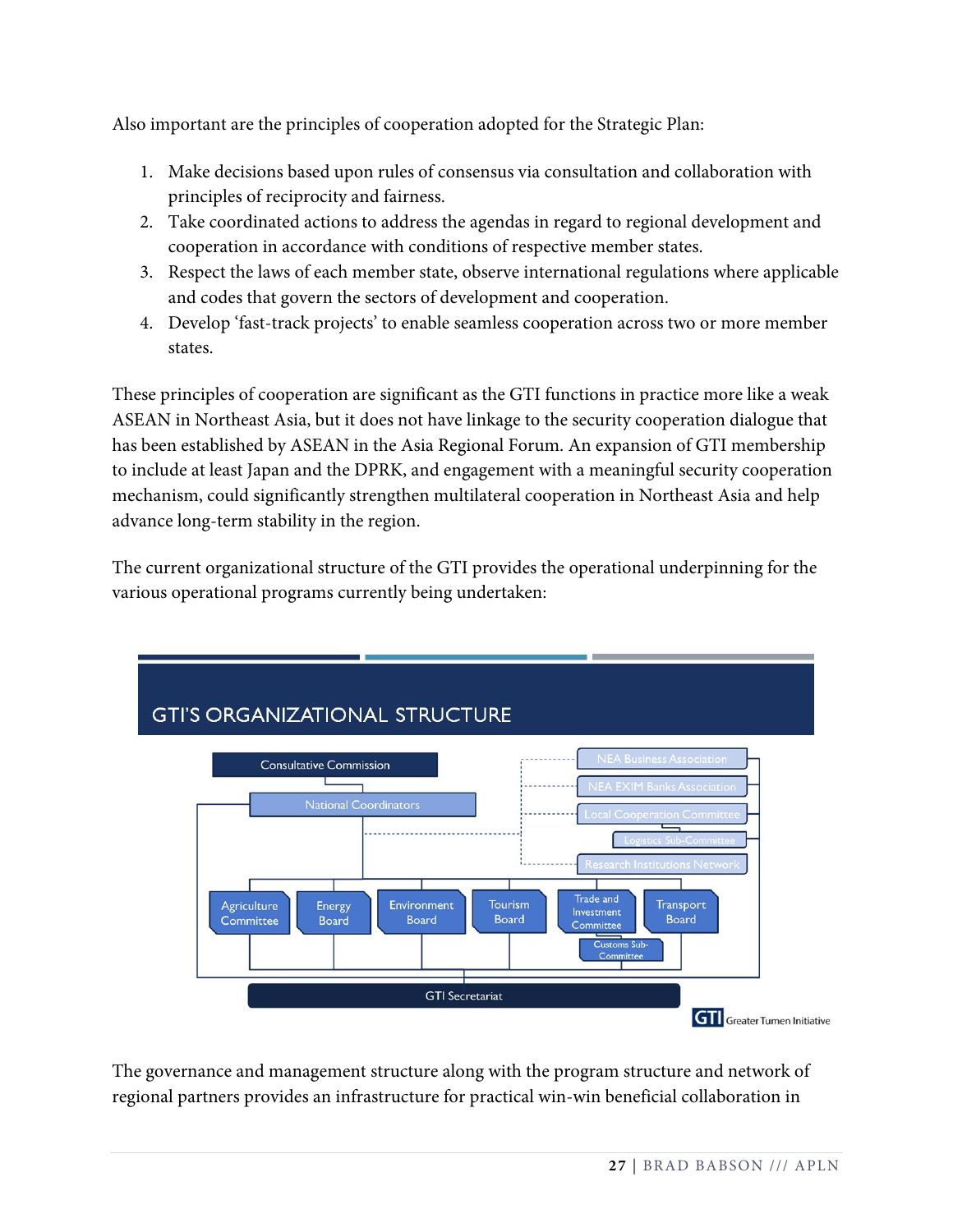areas that with strengthening could contribute effectively to the objectives of a CTR *Plus* program politically and operationally.

#### **Lessons from the Experience of TRADP and GTI**

The major accomplishments of TRADP and GTI have been the credible establishment of programs having positive impact and progress in relationship building among stakeholders in the Greater Tumen Area in governmental, private sector, and academic communities. While largely outside the interest of the international community beyond the region, it has demonstrated staying power among the participating governments despite the great power political and security dynamics that dominate regional politics and global interests. Nevertheless, a review of TRADP experience in 2009 made the following observations about the challenges facing this multilateral collaboration effort: [19](#page-5-15)

"In short, although a less successful growth triangle like the Tumen River Area Development Programme may fail to achieve its ambitious goals at the moment; it has provided opportunities for the contiguous states that used to cut off any possible working relationships with each other. However, unless the growth triangle itself has "grown up" to a certain degree, such cooperation can hardly become a force strong enough in promoting regional integration. Nevertheless, the question of how to speed up the progress of the Tumen River Area Development Programme remains a dilemma. As previously mentioned, the micro-region has always been way far underdeveloped as compared to other areas in East Asia. It takes lots of governmental efforts to establish infrastructure and build up a convenient environment to attract foreign investment. Yet, lack of funds to implement the programme has been the greatest problem for the authorities involved. As China and Russia have no longer carried out central-planned economic system, the local governments have to bear more responsibility to raise funds for the programme."

These challenges remain today despite the commitment of the member states of the GTI to continue active support for regional economic integration. The departure of the DPRK from the GTI was a major setback, as access to the warm water port in Ranjin has from the start been a major interest of land locked areas of Eastern China and Mongolia, and by Russia because of year-long operations at the port. Both China and Russia continued to advance their interests bilaterally through agreements with the DPRK outside the GTI to rent piers at the port and provide the road and rail connecting infrastructure. Prior to the impact of UNSC sanctions adopted in 2017, joint ventures and cross-border trade grew significantly in the Rason and Sinuiju areas of the DPRK.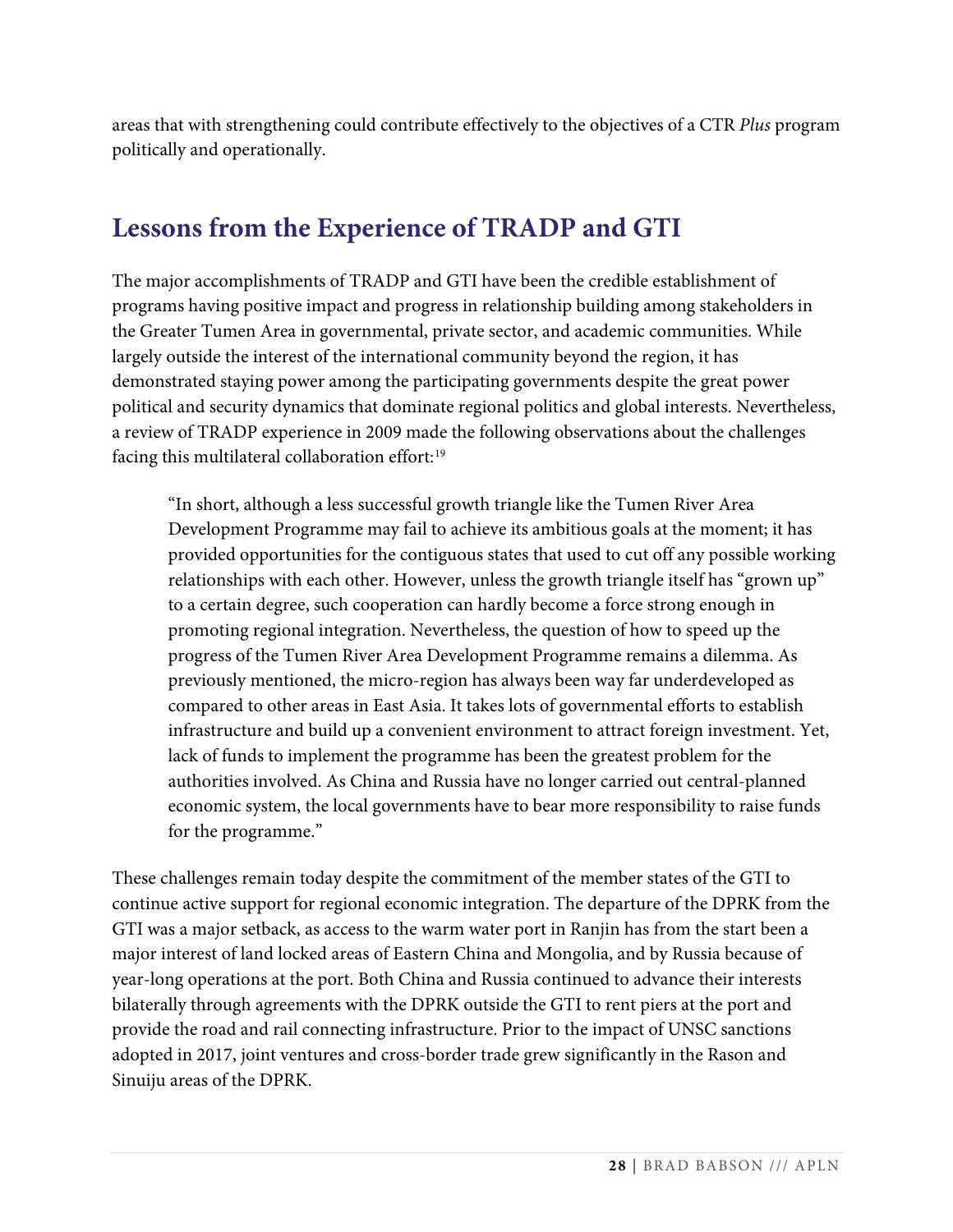# **Implications for GTI Organizational Development for a CTR**  *Plus* **Program**

While the GTI has a well-established legal and operational capability to pursue programs in multiple sectors simultaneously in ways that involve all the member states and participating partners from local governments, the private sector, and civil society, to effectively become an institution capable of contributing to the execution of a CTR *Plus* program would require additional member states and significant strengthening.

GTI membership would need to expand to include both the DPRK and Japan at a minimum, with related adjustments in management and staffing arrangements. Other concerned states, including the US and potentially others from Asia and Europe, would also need to be integrated in a governance arrangement that would at least cover the parts of a GTI program that are integrated with the CTR *Plus* program. This might be accomplished by the creation of a special consultative mechanism with oversight and executive powers as would also be the case with the Special Trust Fund approach.

The GTI would be well-positioned to undertake scaled-up projects not only in the current priority areas of agriculture, energy, transport, trade, and the environment, but also regional public health cooperation in light of the need to improve planning and management of pandemics coming out of the COVID-19 experience.

If execution of large-scale investment programs were to be included, contracting or co-financing with development finance banks could also be considered to supplement the existing operational capacities of the GTI.

In addition to these institutional strengthening measures, a higher level of political commitment and financial support would be needed from member states than exists at present.

New counterpart organizational arrangements with the DPRK must also be negotiated depending on the projects and activities to be undertaken in connection with the CTR *Plus* program.

### **Potential Benefits and Drawbacks**

The most important benefit of an expanded, strengthened, and politically supported GTI would be the significant escalation of capacity, impact on multilateral regional cooperation in Northeast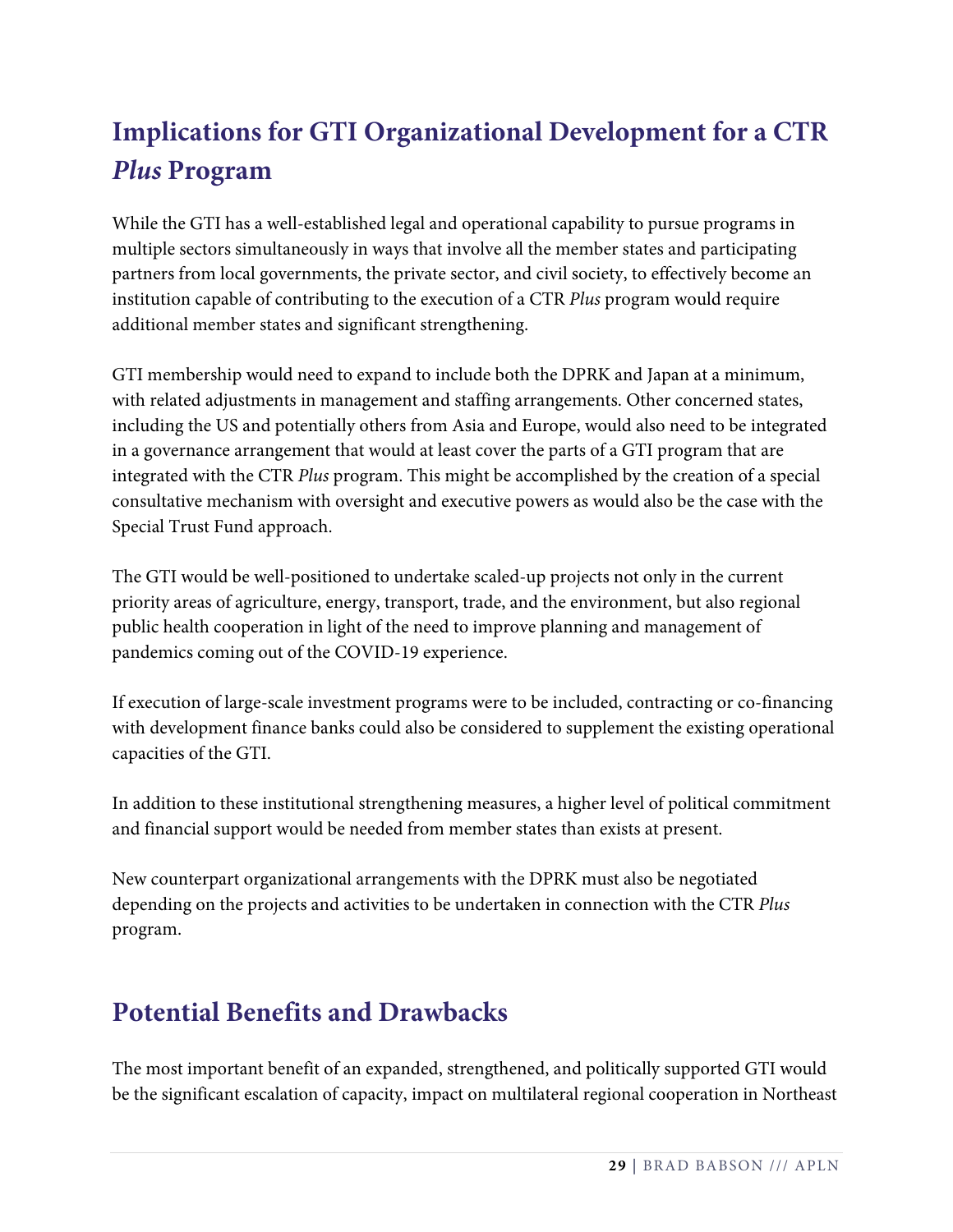Asia, and more fully involving the DPRK in the ongoing regional integration process. If linked to regional security through association with the CTR *Plus* process, this would serve global as well as regional long-term interests in conflict reduction, and win-win economic, environmental, and social benefits among the partners. GTI's network of local governments, private sector, academic, and civil society engagement in its activities is a strength that neither a KEDO-type or Special Trust Fund approach could easily replicate. The main drawbacks of the GTI for a CTR *Plus* program are the lack of previous US interest in engaging TRADP or GTI in any political or tangible way, the limited financing of GTI programs, the limited capacity to manage significant investment projects, and the DPRK's decision to leave GTI, which would require a political shift internally.

# **Applying the Concept of Security Communities to a CTR** *Plus* **Program**

In 2010, Admiral Dennis Blair and John Hanley published an article in *The Washington Quarterly* making the case for applying the niche concept of Security Communities in international relations theory to the Asia region and the security challenges of the 21st century: $^{20}$  $^{20}$  $^{20}$ 

"The prevalent way of thinking about international relations throughout the Asia-Pacific region is in balance-of-power terms. Leaders in China, India, Russia, and other states talk of a multipolar world where major states are rivals, continually maneuvering to create balances. This is the world of Bismarck and nineteenth-century Europe.

An alternative approach, offering the prospect of a brighter future in Asia and better suited to the concerns of the twenty-first century, is one in which states cooperate in areas of shared interest such as peaceful development, diplomacy promotion, and use of negotiation to resolve disagreements. In essence, it would be preferable to promote "security communities." Karl Deutsch coined the term "security community" in 1957 to mean a group of states whose members "share dependable expectations of peaceful change" in their mutual relations and rule out the use of force as a means of resolving their differences."

This appeal seems particularly well-suited for application to the present context of Northeast Asia and prospects for a successful CTR *Plus* program with the DPRK. If a CTR *Plus* program is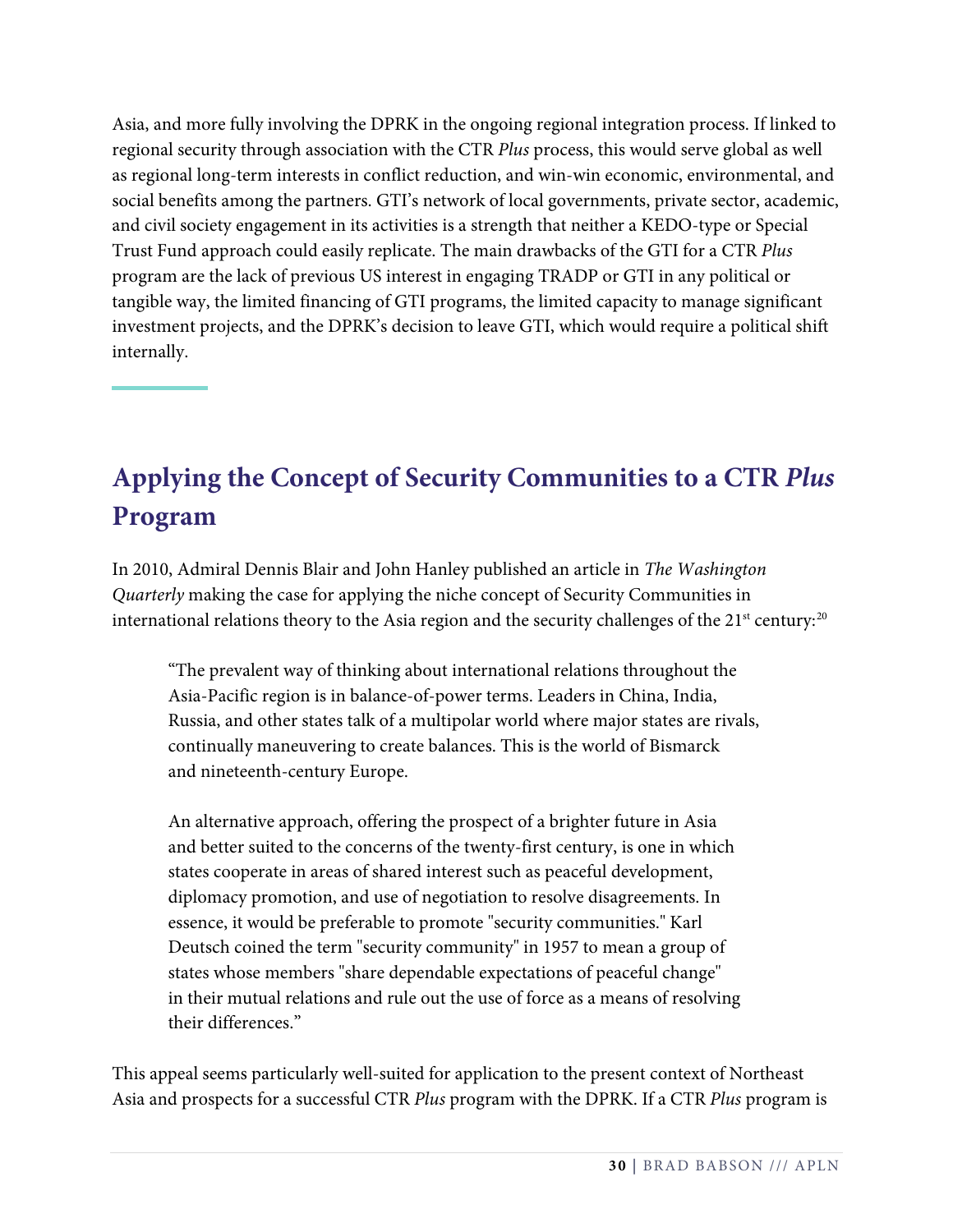designed to include as partners all concerned countries in Northeast Asia, then a broader concept of "collaborative futures" could encompass both those cooperative projects and activities included in the CTR *Plus* program and other areas and frameworks for cooperation that would be seen as valuable for strengthening international relations in the region. Together these could form networks of governments, private sector, international organizations, and civil society in varying configurations that would be anchored in mutual benefits among stakeholders and reinforce incentives to embrace sustainable peace and security. From this perspective, the CTR *Plus* program could be selective in those projects and activities that are tightly tied to the incentives for the DPRK to stay the course on the sequenced stages of meeting the goals of the WMD threat reduction program, while being supportive of parallel engagement by appropriate partners on other areas of collaboration not directly tied to the CTR *Plus* program. In particular, human rights concerns are widely shared in the international community in addition to security concerns, and this reality could impact funding decisions for a CTR *Plus* program, especially by the US Congress. Finding a way to establish cooperative engagement on human rights issues by trusted partners under a parallel process could significantly enhance funding prospects for a CTR *Plus* program.

Adopting the Security Communities approach to future engagement with the DPRK would require two major strategic shifts from the underlying strategic policies that have underpinned the experiences of the past 30 years. One would be for the DPRK to embrace a process of becoming a fully accepted member of the international community and moderate its self-reliance doctrine, which politically and economically has always been domestically ideological, not a practical anchor of foreign policy, and not realistic in today's world. Another strategic shift would be for the international community and the UNSC in particular to rely more on positive than negative incentives to obtain DPRK cooperation for a WMD threat reduction program. This would have to involve willingness to integrate meaningful sanctions relief with activities and relationships intended to help DPRK succeed and not fail in the transitions required to achieve human security, economic security, and regime security in tandem with the transition in military security tied to the CTR program.

# **Overall Assessment of Institutional Options and Recommendations**

The three potential approaches for establishing institutional arrangements for implementing projects and activities to induce the DPRK to participate in a CTR *Plus* program all have positive features and drawbacks. While all have underlying capacities and operational experience that can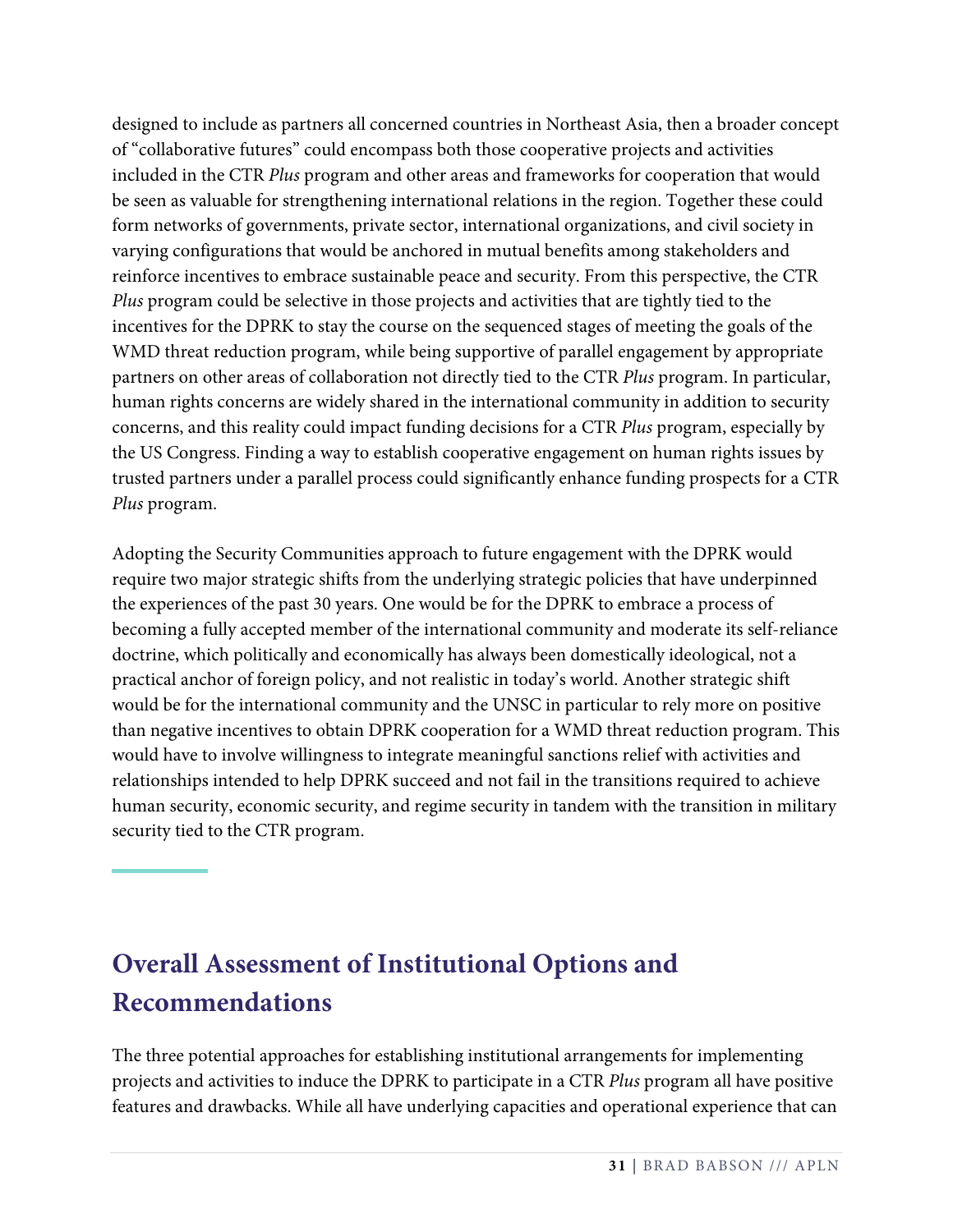serve as a starting point for adaption to a CTR program, all would also need considerable organizational strengthening and governance changes to become effectively integrated with management of the WMD threat reduction part of the program. In all cases, lessons from the experiences of earlier CTR programs would need to be addressed, especially in the political support needed among partner governments, provision of timely and adequate financing, and selection of key leaders and staff. A robust multilaterally anchored and funded approach would be an important aspect of any approach taken, along with well-planned management of sanctions relief, to demonstrate broad support from the international community not dominated by any single bilateral relationship and recognizing that all partners have their own national interests but also a shared commitment to the CTR *Plus* program. Obtaining and maintaining DPRK commitment to extended cooperation would be a major challenge in any institutional arrangement.

The advantages of a new organization modelled on KEDO and lessons from its experiences would be ease of coordination with the management of the CTR program and the familiarity of the DPRK with positive aspects of the operational relationship. But efforts would be needed to dispel disappointments from the KEDO experience and to build new operational capabilities needed for the projects to be supported. The advantages of the Trust Fund approach are that the operational capabilities and multilateral coordination mechanisms are well established in international practice and would be a stepping stone for eventual integration of the DPRK with the norms of international economic cooperation. The challenges would be to establish an effective working relationship with DPRK counterparts who have little experience with these norms and to ensure effective coordination with the evolution of experience with the CTR program being managed in a different and unfamiliar institutional environment. The advantage of the GTI is that it is a well-established regional economic cooperation organization in which the DPRK was a member before withdrawing in 2009. To be effective as part of a CTR *Plus* program, the GTI would need to expand members and have support of both Japan and the US, be given a role in regional security cooperation to be integrated with a CTR *Plus* program, and develop increased operational capacities and funding.

A choice among the three institutional approaches would be influenced significantly by the decisions on what projects and activities would be included in the CTR *Plus* program and how tightly their financing and implementation would be tethered to progress in implementation of the WMD threat reduction part of the program. One way to address this would be to pick a preferred institutional arrangement and select projects and activities that could most easily be accommodated. Another would be to select the priority projects and to then choose the institutional arrangement that would be most capable to deliver them. In this case, multiple institutional arrangements could be selected to manage different projects within a more broadly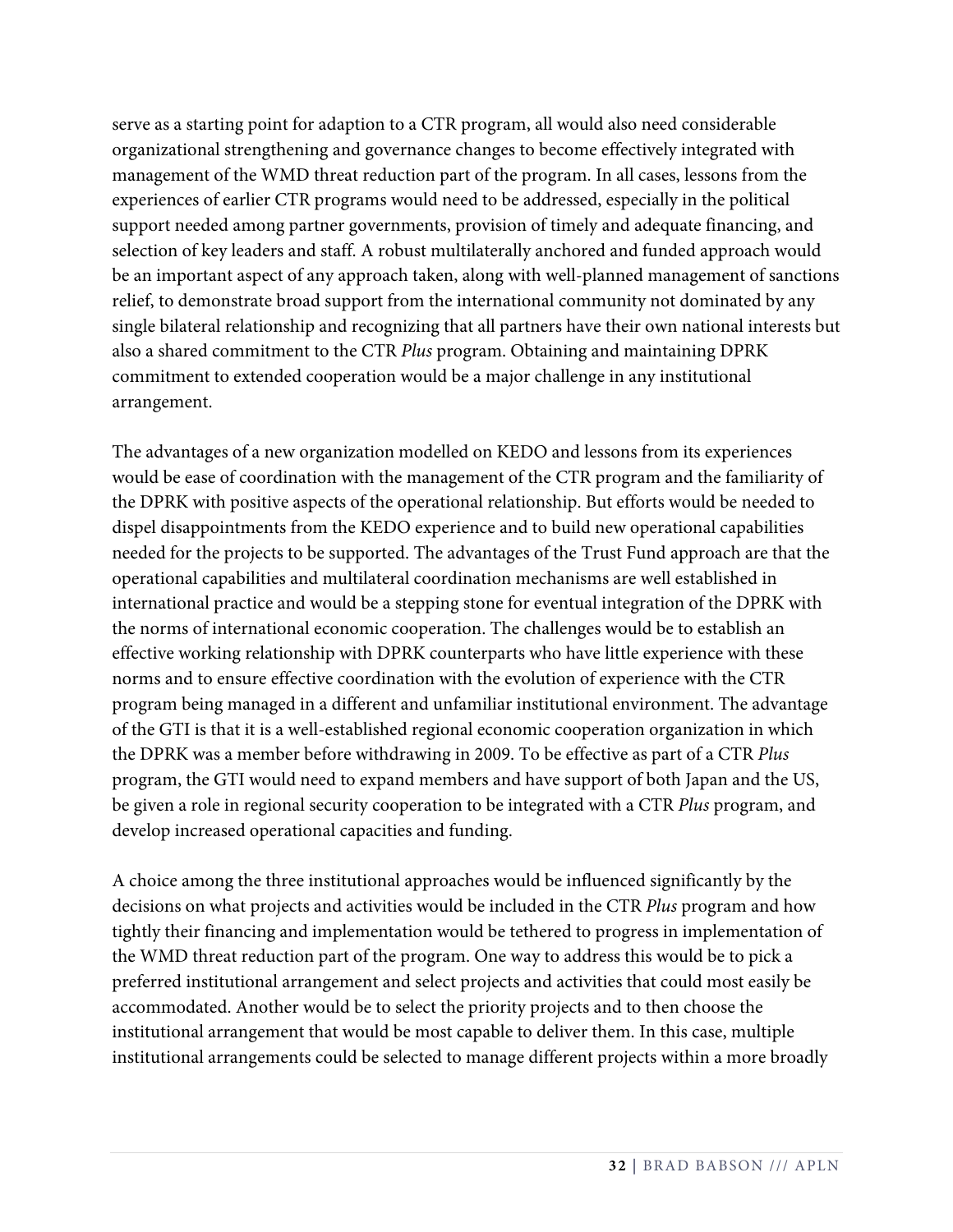governed CTR *Plus* program with appropriate consultative arrangements. This, however, would be more complicated and costly than other choices.

If a security communities-based "collaborative futures" strategic approach were to be supported by the major stakeholder countries, the CTR *Plus* program could be more narrowly defined to include only those projects and activities directly related to the transformative success of the threat reduction program. Projects such as redeployment of scientific and military personnel, scientific exchanges, and outer space collaboration, could be managed under a KEDO-type framework; while economic projects in energy, food security, transport, and health infrastructure could be managed under a Special Trust Fund arrangement; and deepening regional cooperation on environment, public health, and trade facilitation could be managed under an expanded and strengthened GTI arrangement. Pre-membership involvement of the IMF and international development banks could also help pave a path towards cooperative economic and financial system reforms as sanctions policies evolve and lead to eventual full integration in the international community. Parallel progress on human rights concerns would improve the political motivation to provide funding for a CTR *Plus* program. The key question is whether the DPRK and international community are able to take the first transformative steps in shifts of underlying strategic policies for engagement and future relations.

### **Strategic Choices and Pathway Forward**

There are high political and practical challenges to any prospect of the DPRK and the international community choosing to pursue a CTR *Plus* relationship that would last many years. Strategic choices would need to be made that the costs and risks of continuing escalating confrontation are untenable and that a shift to multidimensional cooperative engagement would be a better path to pursue, especially if anchored in security guarantees and reliable deterrence capabilities as the CTR *Plus* program evolved. The intensified circumstances at the outset of 2022 present both the challenge and opportunity for serious consideration of major strategic shifts, both for the DPRK and the international community, especially the US and its allies.

The DPRK is now experiencing its most severe humanitarian and economic crises since the 1990s. Two years of closed borders in response to the COVID-19 threat, on top of the expanded sanctions regime imposed since 2017, have achieved the maximum pressure that sanctions alone were not able to accomplish. Unlike the mid-1990s, the DPRK has not appealed for humanitarian aid from the international community nor is it participating in nuclear and peace cooperative engagement with the US as it did in the latter years of the Clinton Administration. Kim Jong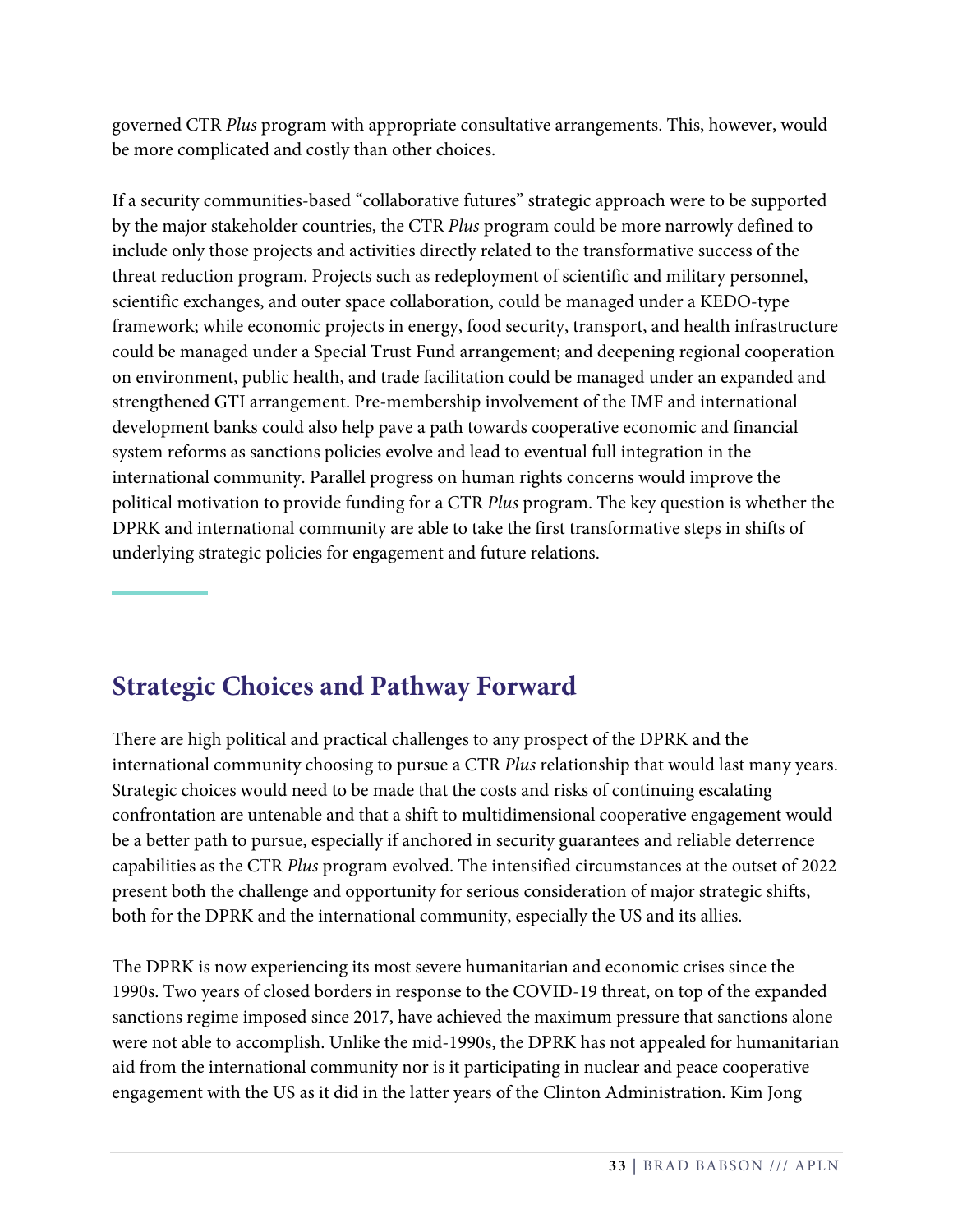Un's response has been to escalate tension through missile tests and remain closed to most humanitarian aid. DPRK society and political economy are also very different today than in the 1990s due to significant expansion of the role of markets and private initiatives that have been tolerated if not fully embraced by the military and ideologically socialist political elites. The risk of popular disenchantment with the performance of the regime is higher today than then, and domestic challenges dominated the December 2021 Korean Workers' Party meetings, notably prioritizing agriculture and food security in rural areas. The DPRK's strategic posture today is to double down on isolation, promote innovative self-reliance, and demonstrate reminders of its evolving military deterrence capabilities, not engagement with the international community. However, the domestic price and political risks for Kim Jong Un have reached a critical moment where strategic reconsideration is potentially possible.

For the advocates of maximum pressure, the current moment is the also a moment of truth. If the objective of maximum pressure is capitulation or regime collapse, sanctions alone have so far not accomplished their objective. With the additional human security and economic impacts of the border closure and trade shock due to COVID-19, it is hard to believe that pressures on the DPRK could be much worse than they already are. In fact, these could begin to recede if border trade with China begins to recover and China and Russia resist further sanctions, of which there are already indications. US policy has been to be available to meet without preconditions to discuss phased negotiations on the DPRK WMD programs and is supporting exemptions to UN sanctions for humanitarian assistance, but it also is insisting on retaining and recently adding sanctions. So far, this policy has not resulted in the capitulation of the DPRK, and there are increasing calls for a strategic reorientation before the leverage of the moment dissipates.

At this juncture, any consideration of the political and practical benefits and challenges of pursuing a CTR *Plus* path based on cooperation rather than confrontation would need to be frankly and exploratively discussed between the US and DPRK and among major stakeholder countries. This would best be accomplished informally to begin with through back-channel or track two mechanisms. It would be essential that hardline views and concerns be addressed in these conversations to build the foundations for internal coherence among the partner countries for any pragmatic and public path forward.

 $\overline{a}$ 

<sup>&</sup>lt;sup>1</sup> Paul F. Walker, "Cooperative Threat Reduction in the former Soviet

states: legislative history, implementation, and lessons learned." *The Nonproliferation Review* (2016): 119. 23:1-2, 115-129, DOI: 10.1080/10736700.2016.1178442. <https://doi.org/10.1080/10736700.2016.1178442>

<sup>2</sup> Ibid. Page 120.

<sup>3</sup> Ibid. Pages 124-127.